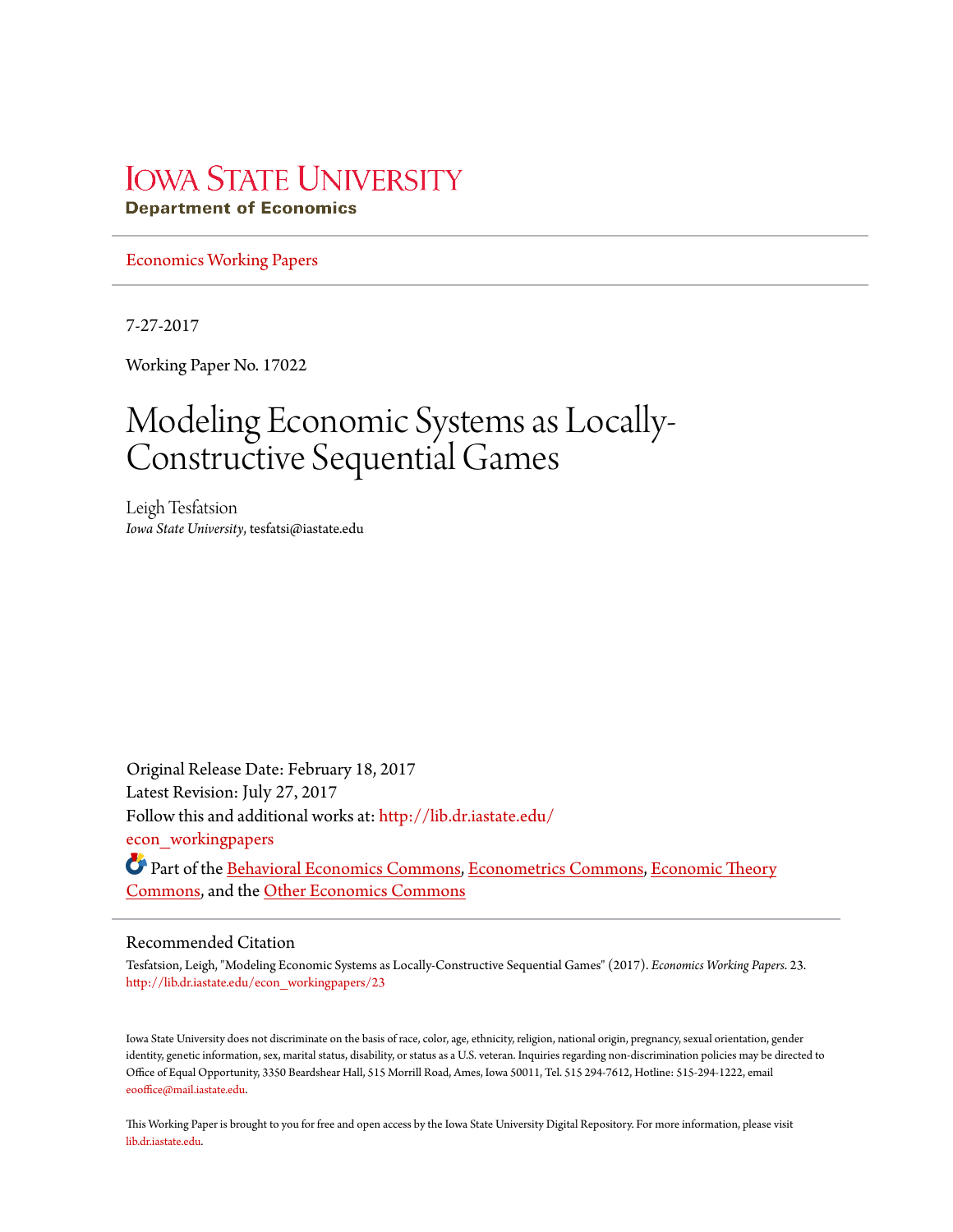# Modeling Economic Systems as Locally-Constructive Sequential Games

Leigh Tesfatsion<sup>∗</sup>

Department of Economics, Iowa State University, Ames, IA 50011-1054

# Abstract

Real-world economies are open-ended dynamic systems consisting of heterogeneous interacting participants. Human participants are decision-makers who strategically take into account the past actions and potential future actions of other participants. All participants are forced to be locally constructive, meaning their actions at any given time must be based on their local states; and participant actions at any given time affect future local states. Taken together, these essential properties imply real-world economies are locally-constructive sequential games. This paper discusses a modeling approach, Agent-based Computational Economics (ACE), that permits researchers to study economic systems from this point of view. ACE modeling principles and objectives are first concisely presented and explained. The remainder of the paper then highlights challenging issues and edgier explorations that ACE researchers are currently pursuing.

Keywords: Economic systems, local constructivity, sequential game, agent-based computational economics

# 1. Introduction

Real-world economies exhibit five essential properties. First, they consist of heterogeneous interacting participants characterized by distinct local states (data, attributes, methods) at each given time. Second, they are open-ended dynamic systems whose dynamics are driven by the successive interactions of

<sup>∗</sup>Professor of Economics, Mathematics, and Electrical & Computer Engineering. Tel: +01 515-294-0138, Fax: +1 515-294-0221, Email: tesfatsi@iastate.edu, Homepage: http://www2.econ.iastate.edu/tesfatsi/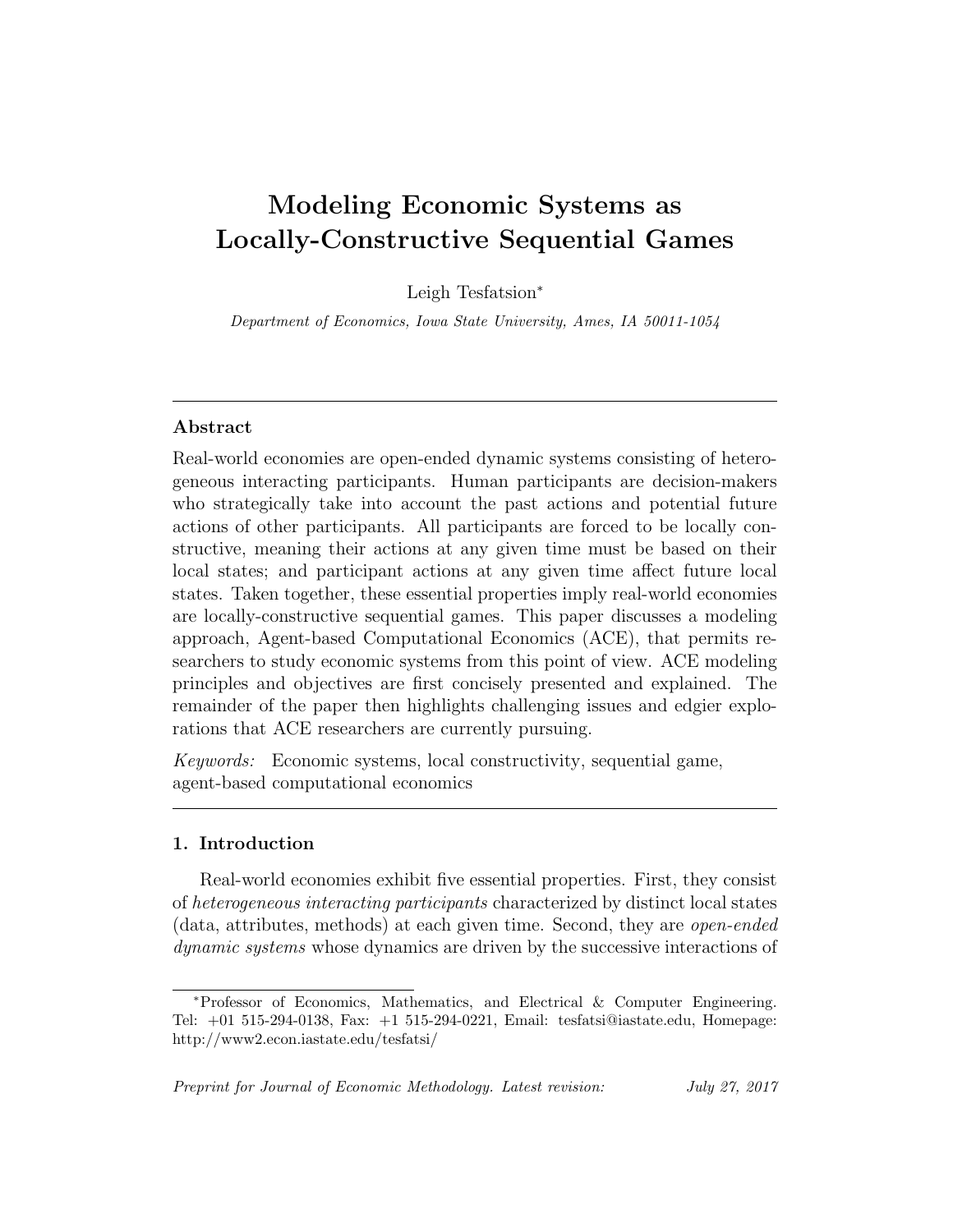their participants. Third, human participants are strategic decision-makers whose decision processes take into account past actions and potential future actions of other participants. Fourth, all participants are locally constructive, i.e., constrained to act on the basis of their own local states at each given time. Fifth, the actions taken by participants at any given time affect future local states and hence induce system reflexivity.<sup>[1](#page-2-0)</sup>

These five essential properties imply that real-world economies are locallyconstructive sequential games. [2](#page-2-1) Two key questions can thus be posed. Do modeling tools exist that permit real-world economies to be represented and implemented as locally-constructive sequential games? If so, can these modeling tools usefully advance the state of economic knowledge?

This study answers both of these questions in the affirmative, focusing specifically on Agent-based Computational Economics (ACE) for concrete illustration.[3](#page-2-2) ACE is the computational study of economic processes, including whole economies, as open-ended dynamic systems of interacting agents [\(Tes](#page-37-0)[fatsion, 2017a\)](#page-37-0). The driving concern in the development of ACE has been to provide a flexible modeling approach that enables a researcher to specify and implement a model for a problem at hand with a degree of empirical verisimilitude appropriate for this problem. In particular, modelers should not be forced to rely on a *priori* model specifications whose only justification is analytical tractability.

ACE is a specialization to economics of the more broadly conceived approach referred to as Agent-Based Modeling (ABM) [\(Axelrod and Tesfatsion,](#page-33-0)

<span id="page-2-0"></span><sup>&</sup>lt;sup>1</sup>See [Davis](#page-34-0) [\(2007,](#page-34-0) [2016\)](#page-34-1) for a more precise definition and discussion of reflexivity for economic systems.

<span id="page-2-1"></span> $2$ Sequential games, also referred to as extensive-form games, are dynamic games in which multiple players undertake sequential decision making. Since decision-making players are informed, at a minimum, about their own decision histories, their states evolve over time. For a basic introduction to game theory in general, and sequential games in particular, see [Eatwell et al.](#page-34-2) [\(1989\)](#page-34-2).

<span id="page-2-2"></span><sup>&</sup>lt;sup>3</sup>This study is an extended version of a keynote address given at the Duke Forest Conference (Durham, NC, Nov. 11-13, 2016), titled "Economic Systems as Constructively Rational Games: Oh, the Places We Could Go!." Some of the materials in this study are adapted from [Axelrod and Tesfatsion](#page-33-0) [\(2006\)](#page-33-0), [Borrill and Tesfatsion](#page-34-3) [\(2011\)](#page-34-3), [LeBaron](#page-36-0) [and Tesfatsion](#page-36-0) [\(2008\)](#page-36-0), and [Tesfatsion](#page-37-0) [\(2017a\)](#page-37-0). Annotated pointers to ACE tutorials, publications, demos, software, research groups, and research area sites are posted at the ACE website [\(Tesfatsion, 2017a\)](#page-37-0). For broad ACE/ABM overviews, see [Arthur](#page-33-1) [\(2015\)](#page-33-1), [Chen](#page-34-4) [\(2016\)](#page-34-4), [Epstein](#page-35-0) [\(2006\)](#page-35-0), [Kirman](#page-36-1) [\(2011\)](#page-36-1), and [Tesfatsion](#page-37-1) [\(2006\)](#page-37-1).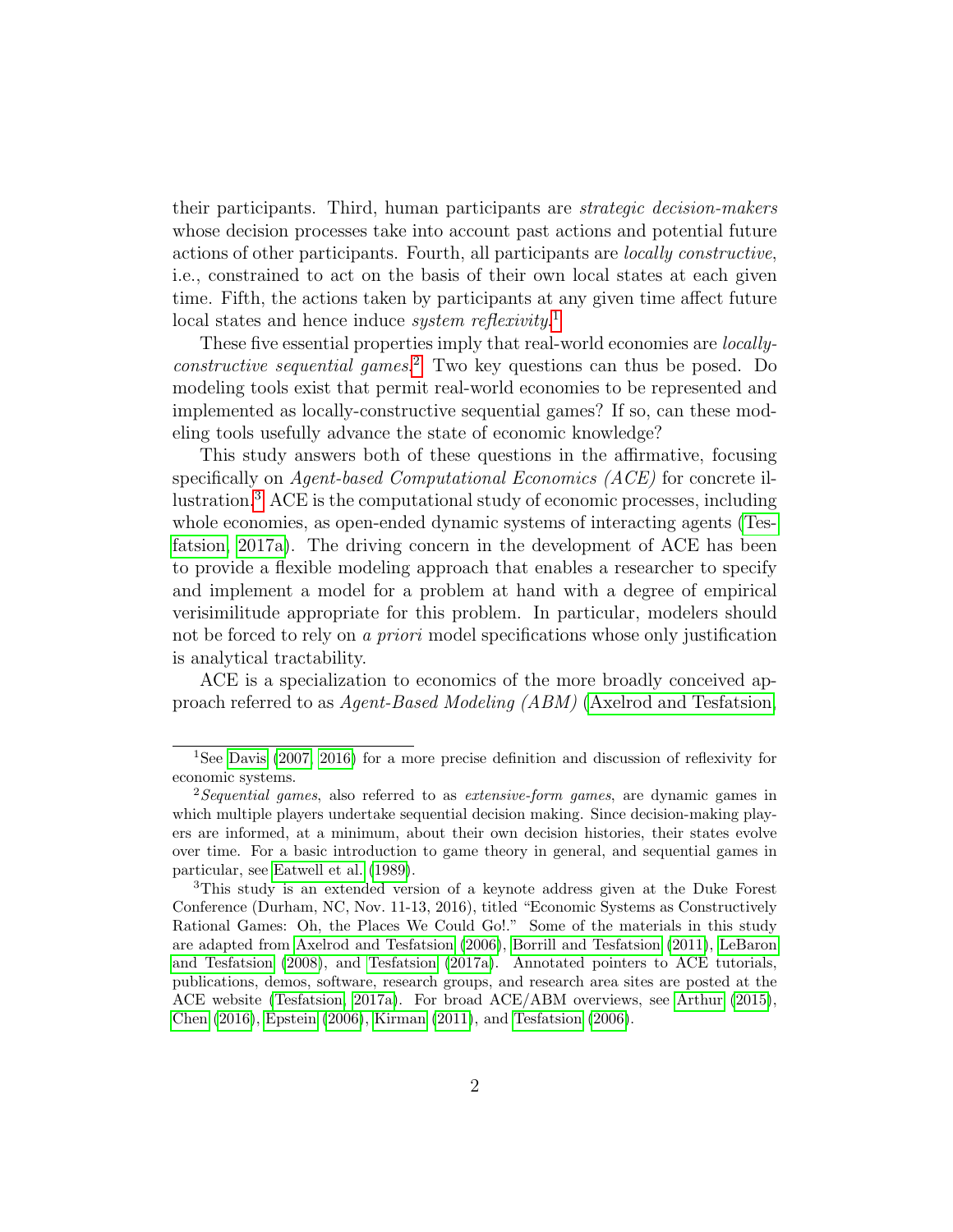[2006\)](#page-33-0). Although the precise meaning of ABM continues to be debated in the ABM literature, seven specific modeling principles have been developed for ACE that carefully distinguish it from other types of modeling and that highlight its particular relevance for the study of economic systems.

The seven modeling principles underlying ACE model design are presented and explained in Section [2.](#page-4-0) Taken together, they express the fundamental goal of many agent-based modelers: namely, to be able to study real-world systems as historical processes unfolding through time.

Section [3](#page-12-0) discusses four key objectives currently being pursued by ACE researchers: empirical understanding; normative design; qualitative insight and theory generation; and methodological advancement. The achievement of each of these objectives is critical for the overall success of ACE as a modeling approach.

The next three sections highlight challenging opportunities for ACE modelers. Section [4](#page-14-0) considers distinct empirical validation aspects that researchers tend to weight differently, depending upon their purpose: input validation; process validation; in-sample fitting; and out-of-sample forecasting. Although differential weighting by purpose is commonly done, it is argued that ACE modeling permits researchers to strive for a more comprehensive approach to empirical validation that simultaneously considers all four aspects.

Section [5](#page-15-0) discusses the increasingly important role that ACE models are playing as computational laboratories for the development and testing of policy initiatives in advance of implementation. A taxonomy of Policy Readiness Levels (PRLs) is proposed for policy initiatives ranging from conceptual policy formulation (PRL 1) to real-world policy implementation (PRL 9). ACE modeling is helping to bridge the difficult gap between conceptual policy research (PRLs 1-3), typically undertaken at universities, and large-scale policy models incorporating numerous real-world features (PRL 7) that are favored by industry, government, and regulatory agencies as a prelude to field studies (PRL 8) and real-world policy implementations (PRL 9).

An additional potential benefit of the PRL taxonomy is addressed in Section [6:](#page-18-0) namely, it could facilitate the development of presentation protocols for economic policy models that appropriately take into account model purpose and level of model development. This is particularly important for newer modeling methodologies, such as ACE, which do not yet have established presentation practices familiar to large numbers of economists.

Section [7](#page-21-0) considers ways in which ACE permits edgier explorations of critical real-world systems. These include: (i) the study of labor markets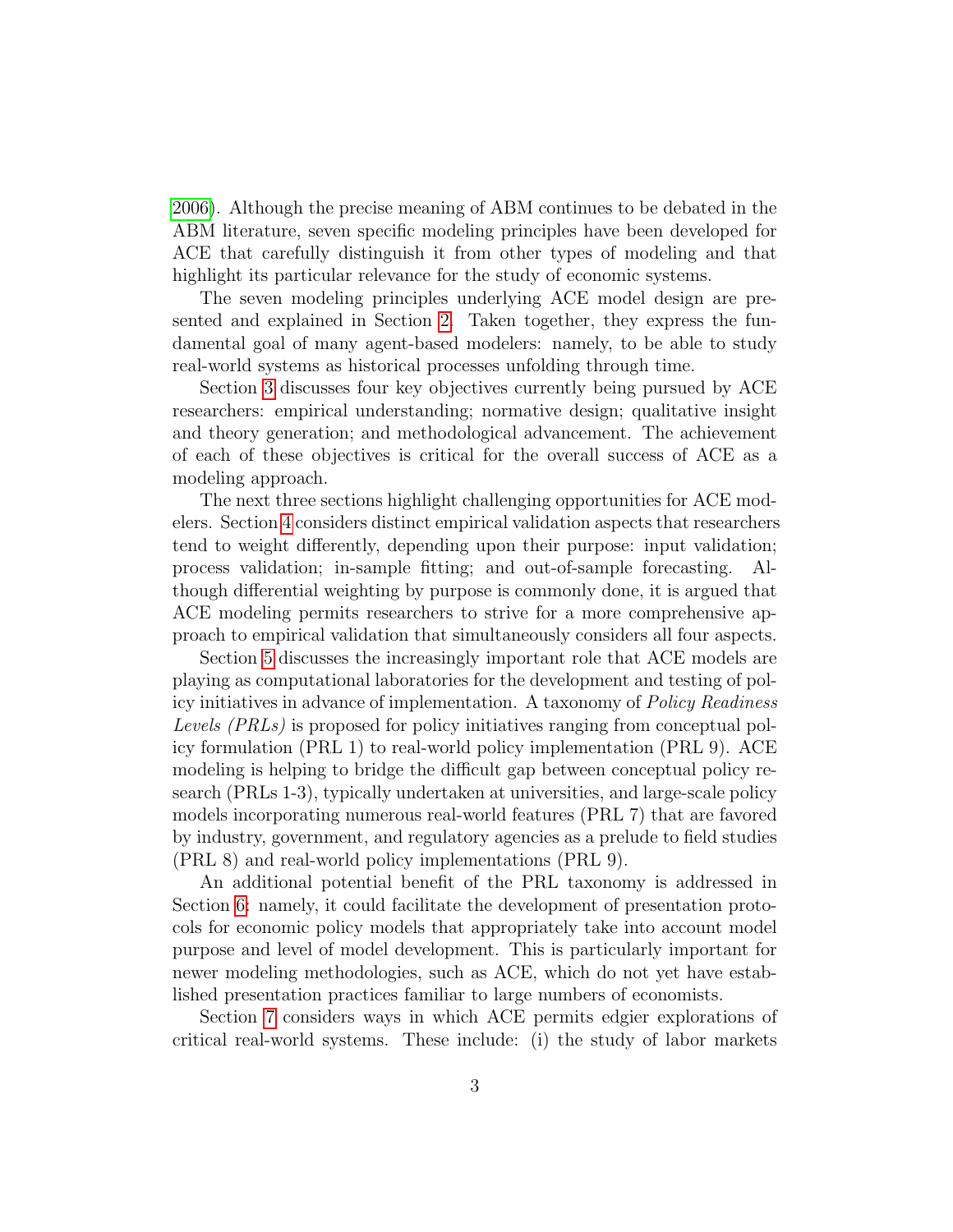as evolutionary sequential games with endogenous hiring, firing, and quits (Section [7.1\)](#page-21-1); (ii) the study of macroeconomies with anticipatory learning by locally-constructive consumers and firms attempting to achieve intertemporal objectives (Section [7.2\)](#page-23-0); (iii) the study of risk-management by strategically interacting rural and urban decision-makers residing within a watershed affected by climate and hydrological processes (Section [7.3\)](#page-26-0); (iv) the study of new market design features for U.S. electric power systems (Section [7.4\)](#page-27-0); and (v) the use of ACE modeling principles as design principles guiding the development of decentralized "transactive energy" architectures for U.S. transmission and distribution systems (Section [7.5\)](#page-29-0).

In Section [8](#page-31-0) it is shown how ACE can be viewed as a limit point of a broad spectrum of experiment-based modeling approaches ranging from 100% human subject to 100% computer agent. By design, any decisionmaking agent in an ACE model can be replaced by a real person. This opens up huge mix-and-match opportunities to study individual and group behaviors in realistically rendered contexts. Concluding remarks are provided in Section [9.](#page-32-0)

#### <span id="page-4-0"></span>2. ACE Modeling Principles

The following seven modeling principles collectively characterize the ACE modeling approach:

- (MP1) Agent Definition: An agent is a software entity within a computationally constructed world capable of acting over time on the basis of its own state, i.e., its own internal data, attributes, and methods.
- (MP2) Agent Scope: Agents can represent individuals, social groupings, institutions, biological entities, and/or physical entities.
- (MP3) Agent Local Constructivity: The action of an agent at any given time is determined as a function of the agent's own state at that time.
- (MP4) Agent Autonomy: Coordination of agent interactions cannot be externally imposed by means of free-floating restrictions, i.e., restrictions not embodied within agent states.
- (MP5) System Constructivity: The state of the modeled system at any given time is determined by the ensemble of agent states at that time.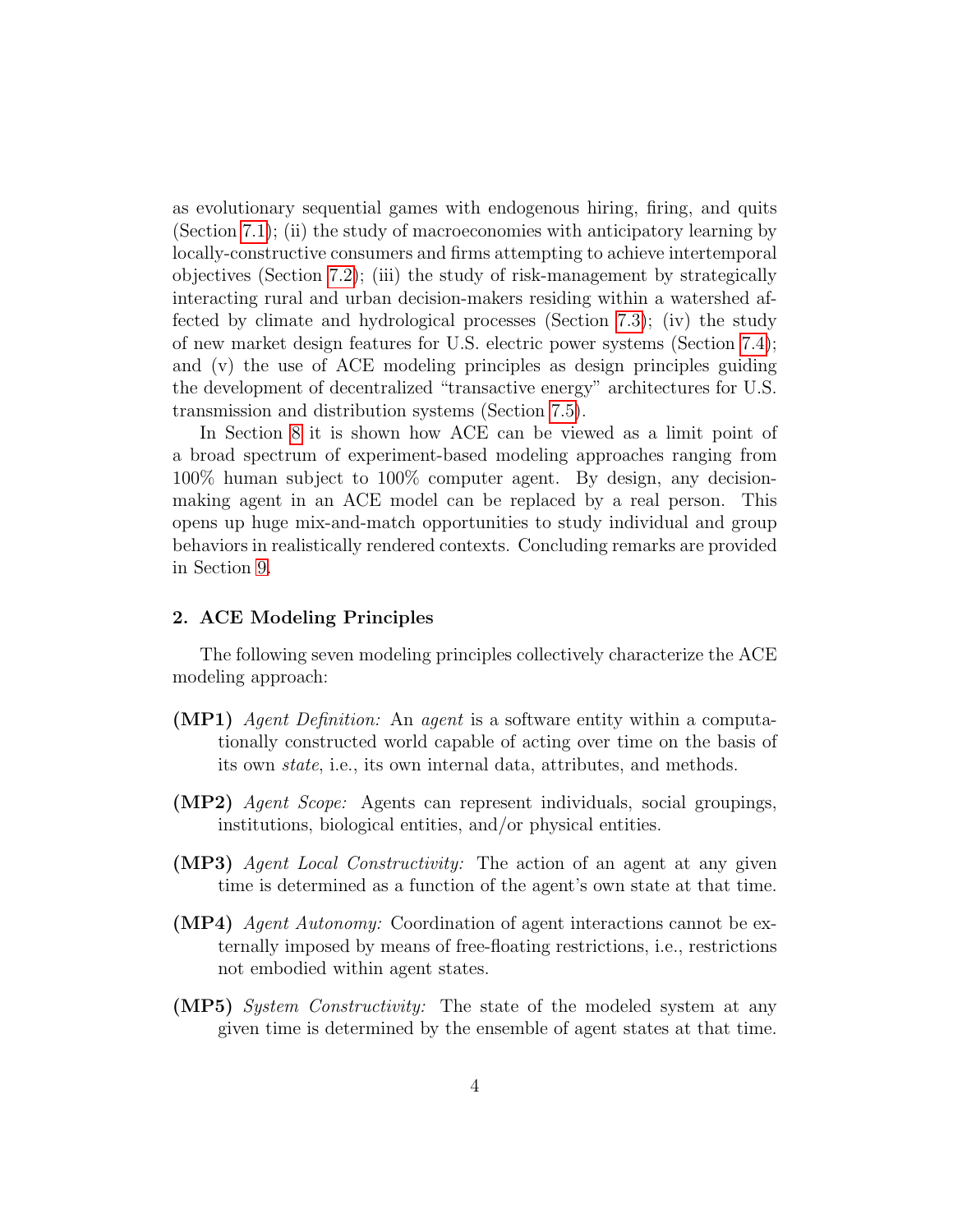- (MP6) System Historicity: Given initial agent states, all subsequent events in the modeled system are determined solely by agent interactions.
- (MP7) Modeler as Culture-Dish Experimenter: The role of the modeler is limited to the setting of initial agent states and to the non-perturbational observation, analysis, and reporting of model outcomes.

Considered as a collective whole, modeling principles (MP1)–(MP7) embody the idea that an ACE model is a computational laboratory permitting users to explore how changes in initial conditions affect outcomes in a modeled dynamic system over time. This exploration process is analogous to biological experimentation with cultures in petri dishes. A user sets initial conditions for a modeled dynamic system in accordance with some purpose at hand. The user then steps back, and the modeled dynamic system thereafter runs forward through time as a virtual world whose dynamics are driven by the interactions of its constituent agents.

The explicit statement of these modeling principles permits ACE to be distinguished more clearly and carefully from other modeling approaches, such as standard game theory and general equilibrium modeling within economics, and standard usages of state-space modeling by economists, engineers, and physicists. It also permits more precise comparisons between ACE and important historical antecedents, such as system dynamics [\(Rahmandad](#page-36-2) [and Sterman, 2008\)](#page-36-2) and microsimulation [\(Richiardi, 2013\)](#page-36-3).

Modeling principle (MP1) provides a concise definition of an ACE agent as a software entity capable of taking actions based on its own local state. Here, "state" refers to three possibly-empty categories characterizing an agent at any given time: data (recorded physical sensations, empirical observations, statistical summaries,...); attributes (physical conditions, financial conditions, beliefs, preferences...); and methods (data acquisition, physical laws, data interpretation, logical deduction, optimization routines, learning algorithms, decision rules, ...). There is no presumption here that the data acquired by an agent are accurate or complete, or that the methods used by an agent to process data are without error.

An agent's state represents the *potential* of this agent to express various types of behaviors through its actions. The agent's actual expressed behaviors within its virtual world, while conditioned on the agent's successive states, are also constrained and channeled by interactions with other agents.

An important corollary of (MP1) is that agents in ACE models are *encap*sulated software entities, i.e., software entities that package together data,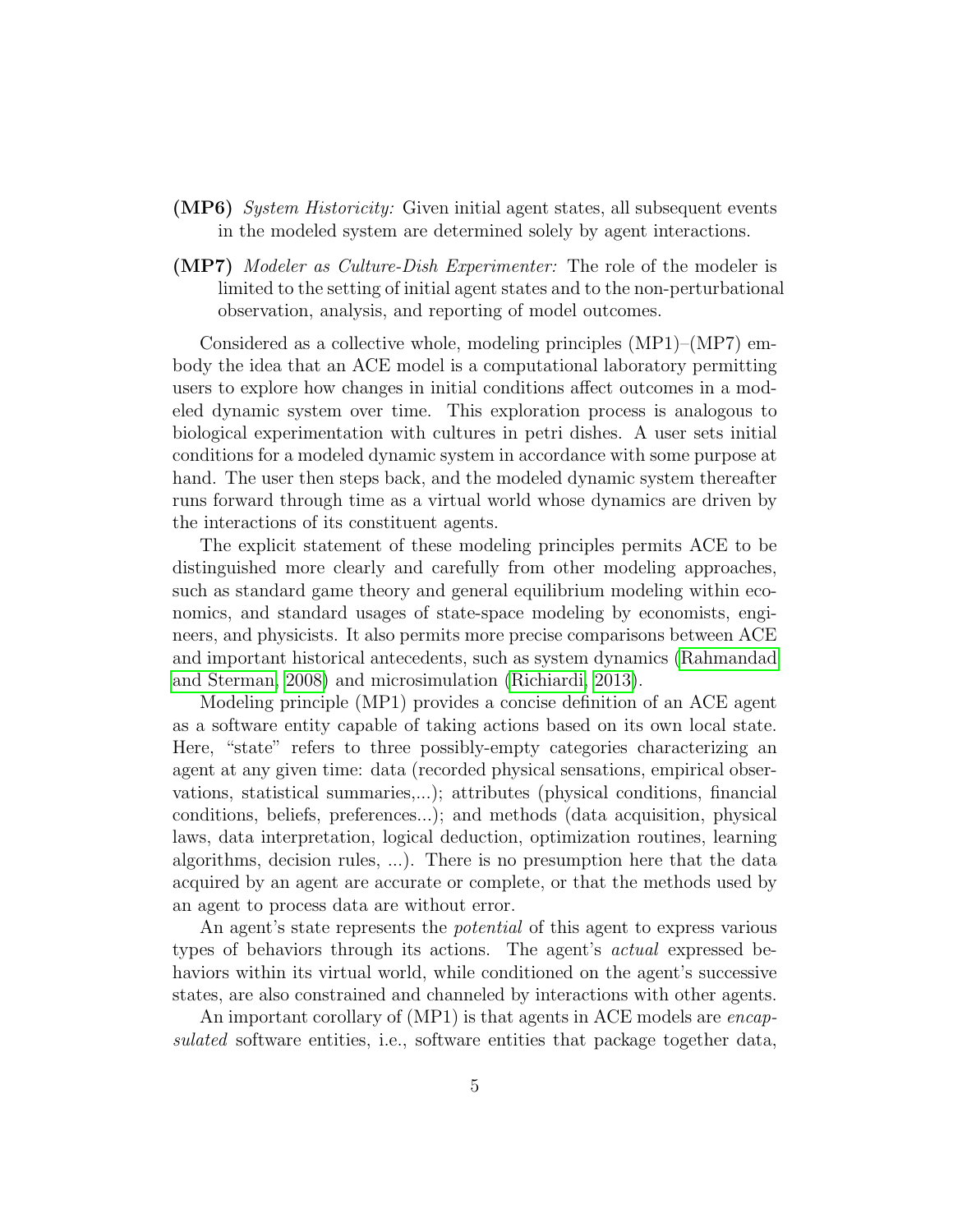attributes, and methods. This encapsulation permits an agent's internal aspects to be partially or completely hidden from other agents.

A person familiar with object-oriented programming (OOP) might wonder why "agent" is used in (MP1) instead of "object," or "object template" (class), since both agents and objects refer to encapsulated software entities. "Agent" is used in ACE, and in ABM more generally, to stress the intended application to problem domains that include entities capable of various degrees of self-governance, self-directed social interactions, and deliberate masking of intentions. In contrast, OOP has traditionally interpreted objects as passive tools developed by a user to aid the accomplishment of a user-specified task.

The "state" conceptualization in (MP1) differs in two important ways from state depictions in standard state-space modeling:

- (i) Diversity of State Content: The expression of an agent's state in terms of data, attribute, and method categories is broader than the standard depiction of states as vectors of real-valued variables;
- (ii) Variability of State Dimension: An agent's state is not restricted to lie within a fixed finite-dimensional domain.

Regarding (ii), an agent's state can evolve over time in open-ended ways. For example, an agent can continue to augment its data  $\mathbb{D}(t)$  over successive times t without need to rely on fixed-dimensional sufficient statistics, and its attributes  $\alpha(t)$  can also vary over time. Moreover, the agent's methods  $M(t)$  might include a domain  $\mathbb{R}(t)$  of possible decision rules plus a genetic algorithm  $q$  that involves mutation and recombination operations. When  $q$ operates on  $\mathbb{R}(t)$ , given  $\mathbb{D}(t)$  and  $\alpha(t)$ , the result  $g(\mathbb{R}(t);\mathbb{D}(t),\alpha(t))$  could be a modified decision-rule domain  $\mathbb{R}(t + \Delta t)$  that has different elements than  $\mathbb{R}(t)$  and possibly also a different dimension than  $\mathbb{R}(t)$ .

Modeling principle (MP2) expresses the intended broad scope of the agent definition provided in (MP1). In particular, in contrast to many agent definitions proposed in the general ABM literature, (MP2) makes clear that ACE agents are not restricted to human representations. Such a restriction would require modelers to make unnecessary distinctions between human actions and the actions of all other kinds of entities. Instead, (MP1) is in accordance with the standard dictionary meaning of agent as any entity able to take actions that affect subsequent events. ACE researchers can thus repre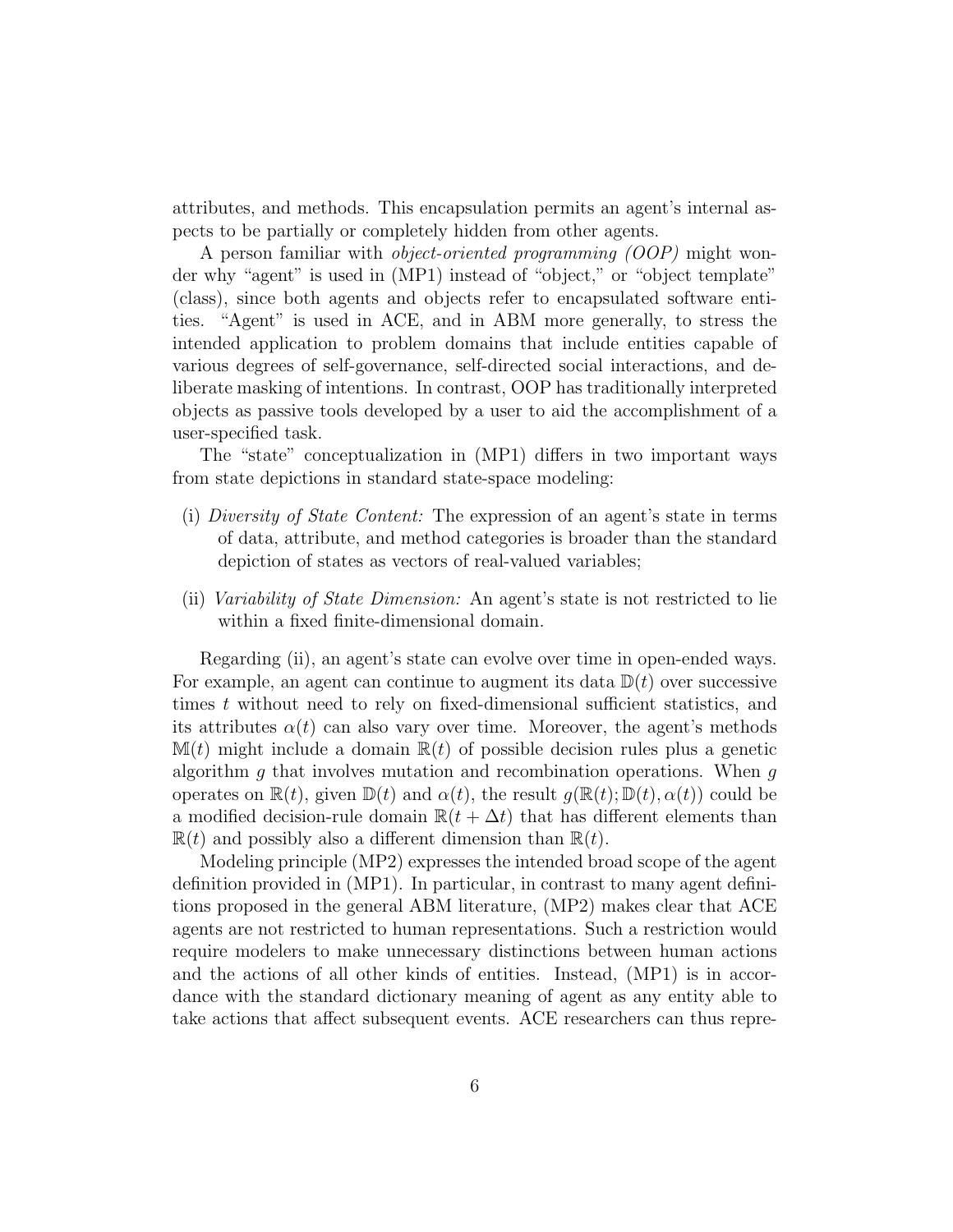sent agents at different ontological levels in accordance with their purposes  $(Gr\ddot{\text{a}}bner, 2015).$ 

Another way of viewing (MP2) is that it calls for a broad *agent taxon*omy, i.e., a broad classification of agents into ordered groups or categories. As illustrated in Fig. [1,](#page-7-0) agents in ACE models can span all the way from passive physical entities with no cognitive function to active social entities with sophisticated decision-making capabilities. Moreover, agents can have other agents as constituent members, thus permitting the modeling and study of hierarchical systems [\(Simon, 1962\)](#page-37-2).



<span id="page-7-0"></span>Figure 1: Partial agent taxonomy for an ACE macroeconomic model. Up-pointing arrows denote "is a" relationships and down-pointing arrows denote "has a" relationships.

The process of economic theorizing and model building would be on a firmer footing if it could routinely be based on an empirically grounded taxonomy. What types of human needs and desires are relevant for understanding particular types of economic phenomena? What types of goods and services meet or could meet these human needs and desires? What types of facilities exist or could exist to produce these goods and services, and who participates in these production activities? What kinds of institutions exist or could exist to distribute these goods and services, and who participates in these distribution activities? And what types of entities (if any) oversee the design and/or operation of these institutions, and for what purposes?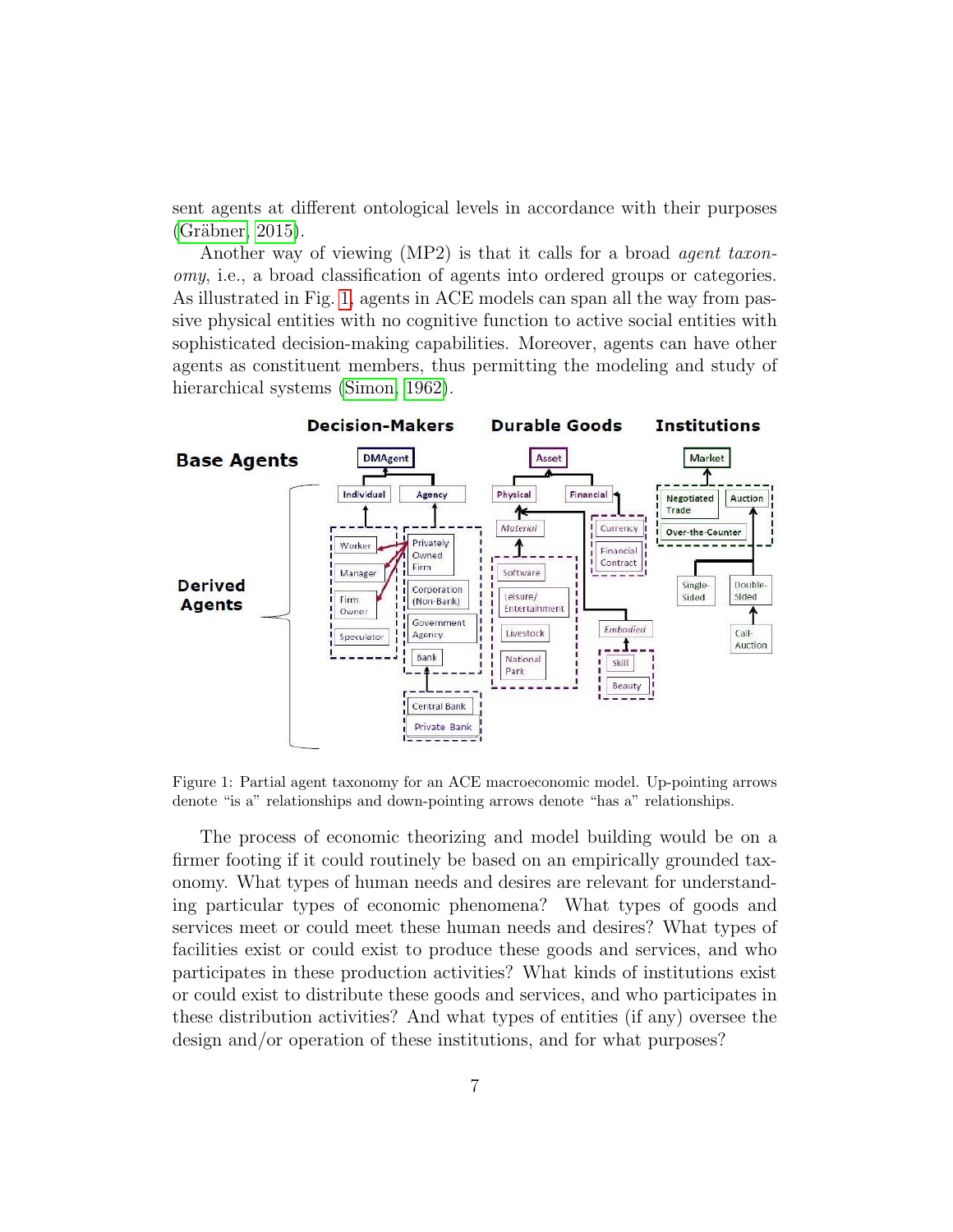ACE modeling per se provides no answers to these questions; it is a methodological approach, not a theory. However, ACE modeling provides a systematic way to incorporate whatever agent taxonomy a researcher believes is useful for the exploratory study of a particular economic phenomenon. The researcher is freed from the constrictive binds of analytical tractability and from the need to rely on narrow fragmented taxonomies arising from artificial disciplinary boundaries.

The remaining five modeling principles (MP3)–(MP7) imply that ACE models are state-space models in initial value form [\(Tesfatsion, 2016\)](#page-37-3). Specifically, an ACE model specifies how an ensemble of agent states varies over time starting from a given ensemble of agent states at an initial time.

However, these five principles further require this state process to embody essential real-world properties, such as local constructivity and system historicity. Ideally, an ACE model should satisfy the following *constructive* Turing-test requirement: Any ACE agent should be replaceable by a realworld counterpart, linked into the model via a suitable interface. Thus, an ACE representation of a human decision-maker should be replaceable by a real person. An ACE representation of a stock market should be replaceable by an actual stock market. An ACE modeling of an air-conditioning  $(A/C)$ system should be replaceable by an actual  $A/C$  system. And so forth.

Modern economic theory also relies heavily on state-space models. However, these models typically incorporate modeler-imposed rationality, optimality, and equilibrium conditions that could not (or would not) be met by locally constructive agents interacting within an historical process. For example, rational expectations assumptions require ex ante agent expectations to be consistent with ex post model outcomes. Consequently, as detailed in [\(Tesfatsion, 2017b,](#page-37-4) Section 5), the derivation of rational expectations solutions is a global fixed-point problem requiring the simultaneous consideration of all time periods without regard for local constructivity and historical process constraints.

The five modeling principles (MP3)-(MP7) also require an ACE model to be fully agent based. That is, all entities capable of acting within an ACE computationally-constructed world must be modeled as some form of agent. This requirement has two key advantages. First, it enhances conceptual transparency; all factors affecting world events must be clearly identified as an agent or agent component. Second, it facilitates plug-and-play model scalability. The number of previously-typed agents can easily be increased, since this does not require changes to the interfaces between agent types.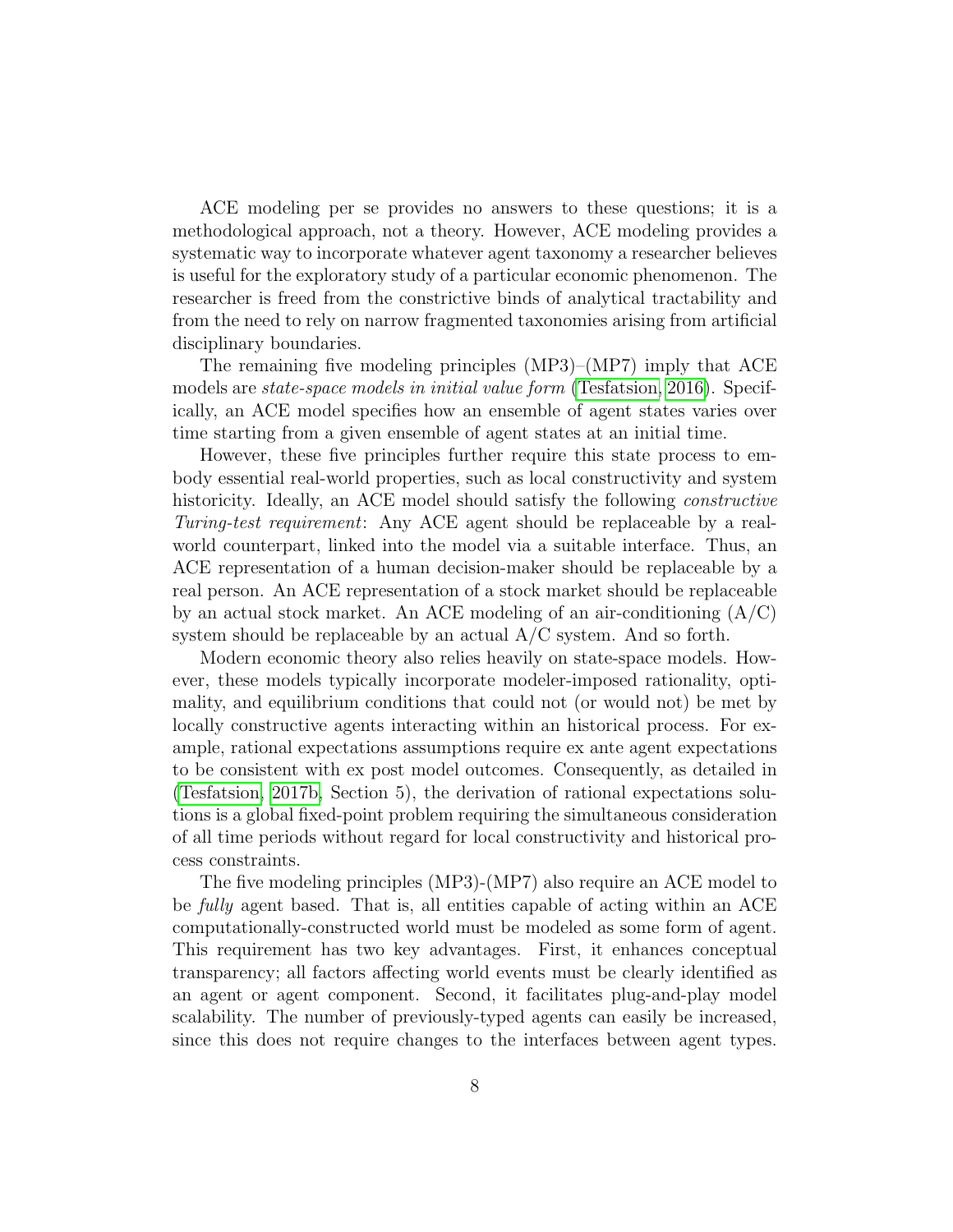Also, high-level architectures  $(HLAS)^4$  $(HLAS)^4$  can be designed for ACE models that facilitate enlargement of their scope through inclusion of new agent types.

Despite being fully agent based, ACE models can still exhibit emergent phenomena, here defined to mean system attributes or events that arise from agent states but that cannot be directly and simply inferred from the forms of these states.[5](#page-9-1) Dramatic forms of emergent phenomena include wars and financial market crashes. Less dramatic forms include the spatial distribution of cities, segregation patterns, and the persistence of wealth and income inequality across successive generations of households. The difficulty in inferring such phenomena from agent states is that their proximate causes can be a complex swirl of agent interactions arising from agent states that also cause further changes in these states.

For ACE researchers, as for economists in general, the modeling of decision methods for decision-making agents is a primary concern. Here it is important to correct a major misconception still being expressed by some commentators uninformed about the powerful capabilities of modern software: namely, the misconception that ACE decision-making agents cannot be as rational (or irrational) as real people.

To the contrary, the constraints on agent decision making implied by modeling principles (MP1)–(MP7) are constraints inherent in every real-world economic system. As seen in the ACE learning research linked at [\(Tes](#page-37-5)[fatsion, 2017c\)](#page-37-5), the decision methods used by ACE agents can range from simple behavioral rules to sophisticated anticipatory learning algorithms for the approximate achievement of intertemporal objectives. A more extended discussion of this point is provided in Section [7.2.](#page-23-0)

A second common misconception is the incorrect belief that (MP1)– (MP7) rule out any consideration of stochasticity. To the contrary, stochastic aspects can easily be represented within ACE models. Agent data can include recorded realizations for random events, agent attributes can include beliefs based on probabilistic assessments, and agent methods can include pseudo-random number generators (PRNGs). A PRNG is an algorithm, initialized by a seed value, that is able to generate a number sequence whose

<span id="page-9-0"></span><sup>&</sup>lt;sup>4</sup>An HLA is a general purpose framework that manages the interactions among a "federation" (collection) of "federates" (simulation entities) [\(IEEE, 2010\)](#page-35-2). The goal is to promote the interoperability and reuse of simulation systems.

<span id="page-9-1"></span><sup>&</sup>lt;sup>5</sup>See [Harper and Lewis](#page-35-3) [\(2012\)](#page-35-3) for a survey exploring the conceptualization and use of "emergence" within contemporary economics.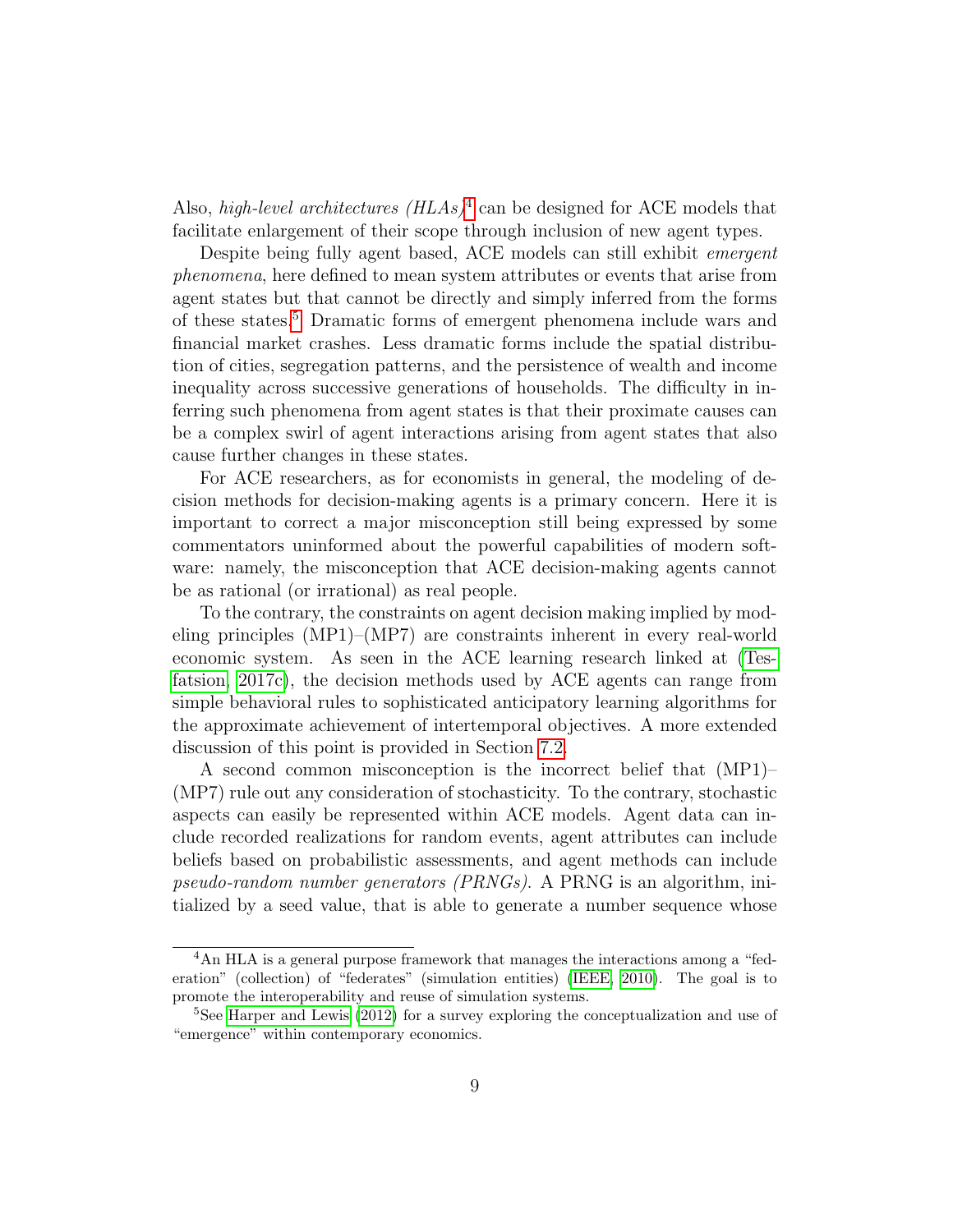properties mimic the properties of a random number sequence.

Regarding the latter, PRNGs can be included among the methods of decision-making agents, permitting them to "randomize" their behaviors. For example, decision-making agents can use PRNGs to choose among equally preferred actions or action delays, to construct mixed strategies in game situations to avoid exploitable predictability, and to induce perturbations in action routines in order to explore new action possibilities.



<span id="page-10-0"></span>Figure 2: Agent taxonomy for an ACE watershed model. Up-pointing arrows denote "is a" relationships and down-pointing arrows denote "has a" relationships. Source: [Tesfatsion](#page-38-0) [et al.](#page-38-0) [\(2017\)](#page-38-0).

Also, PRNGs can be included among the methods of other types of agents, such as physical or biological agents, in order to model stochastic processes external to decision-making agents. For example, Fig. [2](#page-10-0) depicts the agent taxonomy for an ACE watershed model [\(Tesfatsion et al., 2017\)](#page-38-0) with upstream farmland and a downstream city subject to flooding. The Climate agent uses a PRNG to generate a weather pattern (hourly rainfall amounts) for each simulated year, which in turn affects Hydrology outcomes (river water flow), Basin outcomes (water run-off), Farmland outcomes (bushels per acre), Farmer outcomes (land allocation decisions), and City Manager outcomes (budget allocation decisions).

An important constraint affecting the ACE modeling of stochasticity is that the modeling principles  $(MP1)–(MP7)$  require an ACE model to be dynamically complete. Thus, ACE modelers must identify the sources of any stochastic shocks affecting events within their modeled worlds, not simply their impact points, because all such shocks must come from agents actually residing within these worlds. This requirement encourages ACE modelers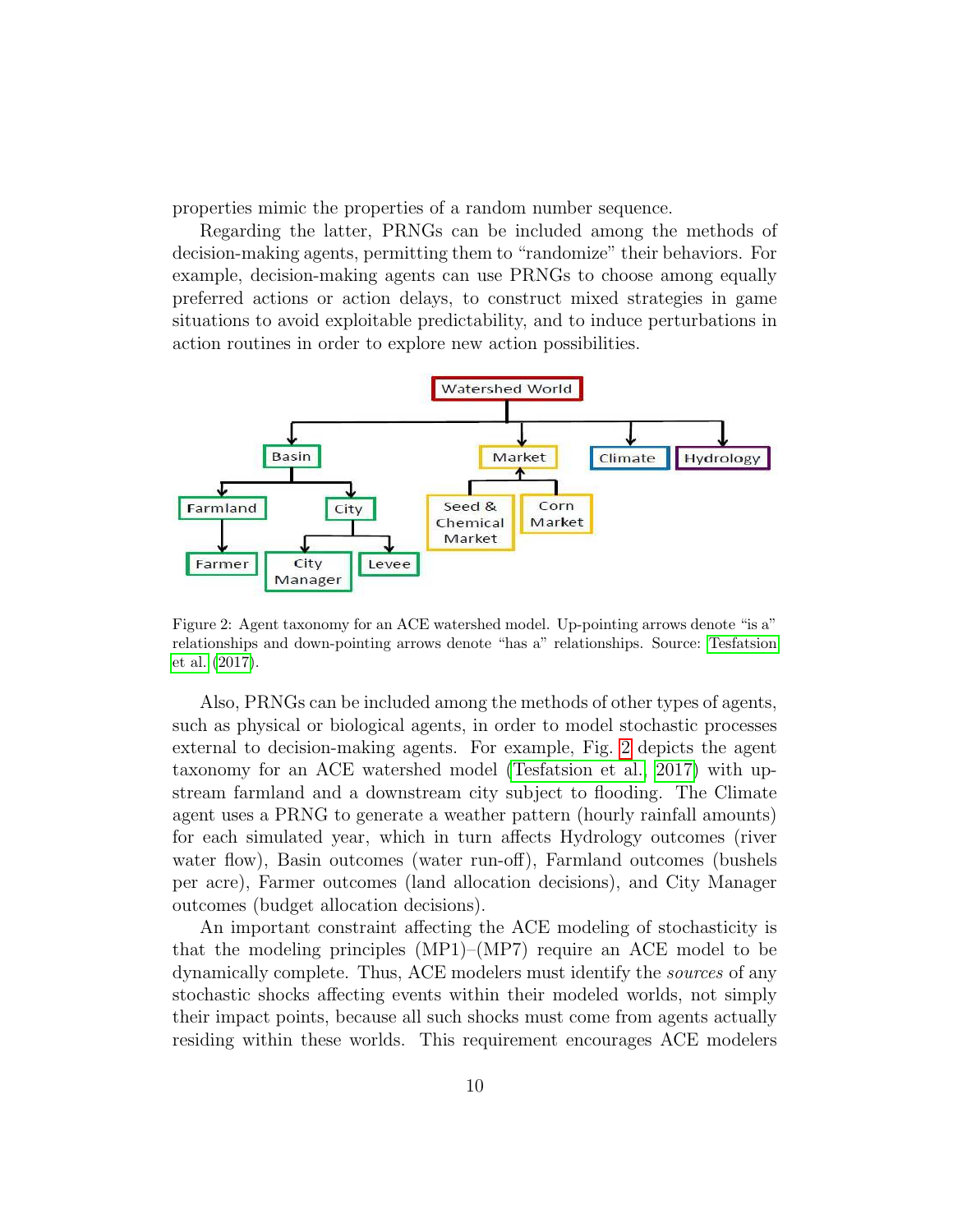to think carefully about the intended empirical referents for any included stochastic shock terms. It also facilitates successive model development. For example, a Climate agent represented as a highly simplified stochastic process in a current modeling effort can easily be modified to have a more empirically compelling representation in a subsequent modeling effort.

Another key issue is whether the modeling principles (MP1)–(MP7) imply ACE models are necessarily pre-statable. As stressed by [\(Longo et al., 2012;](#page-36-4) [Koppl et al., 2015\)](#page-36-5), the real world "bubbles forth" with an ever-evolving state space, driven in part by random (acausal) events. This renders infeasible the pre-statement of accurate equations of motion for real-world state processes.

ACE modeling addresses this issue in two ways. First, there is no requirement in ACE modeled worlds that the agents residing within these worlds be able to accurately depict laws of motion for their states in equation form, or in any other form. Second, data can be streamed into ACE models in a manner that prevents even the modeler from being able to accurately pre-state future model outcomes.

More precisely, suppose an ACE model has no run-time interaction with any external system during times  $t \in [t^o, T]$  for some finite horizon T. Then, in principle, the modeler at time  $t^o$  could pre-state all model outcomes over the time interval  $[t^o, T]$ , conditional on a given specification of agent states at time  $t^o$ , in the same manner that he could in principle pre-state all possible plays of a chess game with a given closure rule.

Nevertheless, modeling principles (MP1)–(MP7) do not imply ACE agents have complete state information. Thus, ACE agents can experience events that they have no way of knowing in advance.

For example, suppose an ACE model consists of a Climate agent interacting over times  $t \in [t^o, T]$  with a variety of other agents, as depicted in Fig. [2.](#page-10-0) At the initial time  $t^o$  the modeler might know the weather pattern the Climate agent will generate over  $[t^o, T]$ , or be able to pre-state this weather pattern based on the modeler's time-t<sup>o</sup> knowledge (or control) of the Climate agent's data, attributes, and methods. However, if other agents have no access to the Climate agent's internal aspects, they will experience weather over  $[t^o, T]$  as a stochastic process.

Alternatively, an ACE model can have run-time interactions with an external system. For example, as discussed by [LeBaron and Tesfatsion](#page-36-0) [\(2008,](#page-36-0) Section III) and [Borrill and Tesfatsion](#page-34-3) [\(2011,](#page-34-3) Section 2.1), an ACE model can be data driven; that is, it can include conduit agents permitting external data to be streamed into the model during run-time that are unknown (or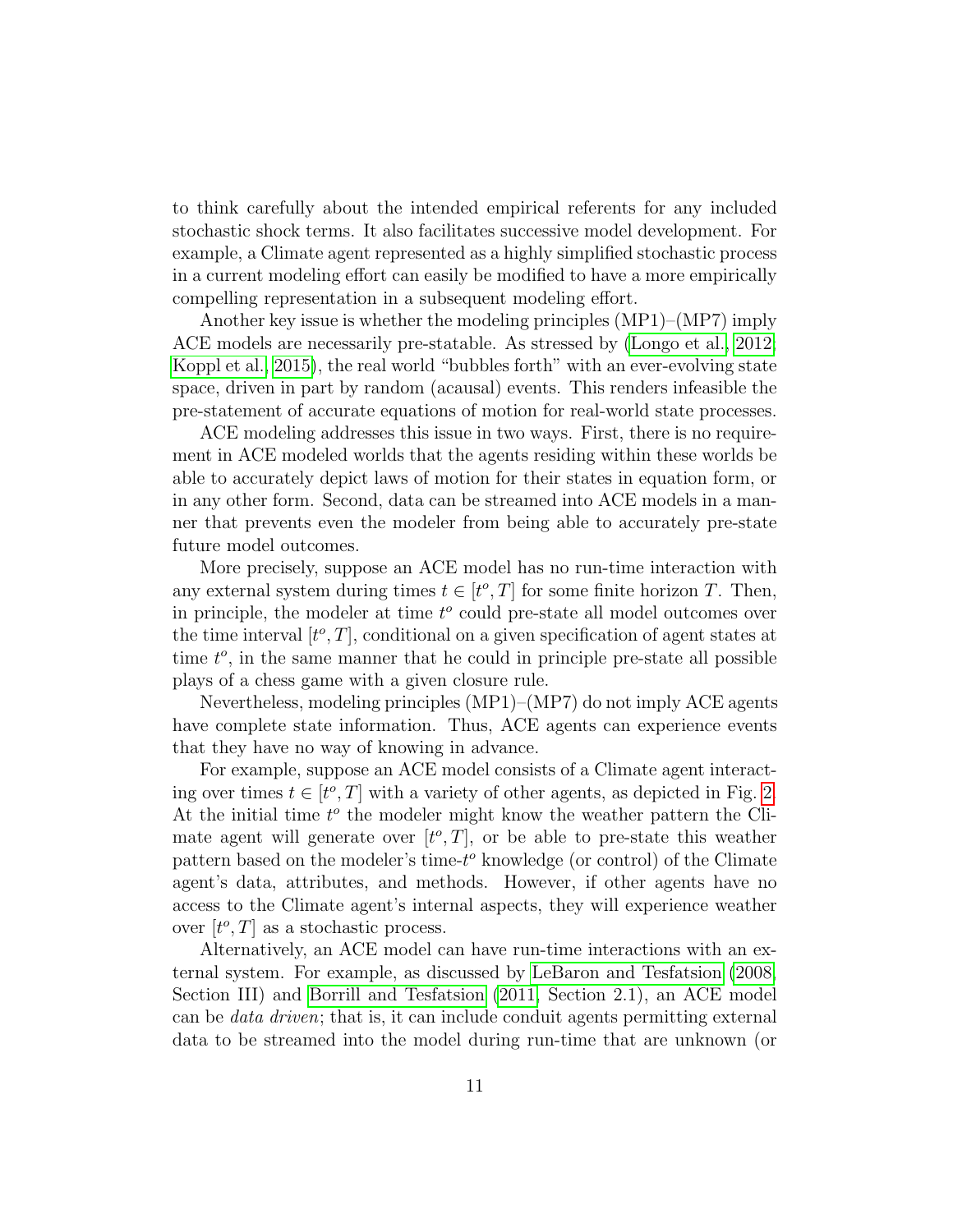unknowable) by the modeler at the initial time  $t^o$ . In this case the modeler at time  $t^o$  will not be able to pre-state future model outcomes, even in principle.

A particularly intriguing case to consider is when the data streamed into an ACE modeled world include sequences of outcomes extracted from realworld processes. For example, real-world weather data could be streamed into a Climate agent that this agent then uses to generate a weather pattern for its virtual world. These weather data could include thermal or atmospheric noise data accessible to decision-making agents, enabling them to use "truly random" numbers in place of PRNGs for their decision-making processes.

Finally, another important issue for ACE modelers is the representation of time. ACE agents experience time as a sequence of event realizations. In order for multiple agents to be able to coordinate their future actions on the basis of time, they must have a common agreed-upon way to measure the passage of time in terms of event realizations. For example, these event realizations could be signals separately received from Clock agents with synchronized digital displays, or the commonly observed cyclical motions of a Sun agent. An open question is the extent to which this event-based modeling of time reflects the real-world nature of time.[6](#page-12-1)

### <span id="page-12-0"></span>3. ACE Objectives and Scope

Current ACE research divides roughly into four strands differentiated by objective. One primary objective is empirical understanding: What explains the appearance and persistence of empirical regularities? ACE researchers seek possible causal mechanisms grounded in the successive interactions of agents operating within computationally-rendered virtual worlds. A virtual world capable of generating an empirical regularity of interest provides a candidate explanation for this regularity. If distinct virtual worlds are found to have equivalent generative capability, further work must be done to adjudicate among these candidate explanations based on the empirical plausibility of their inputs and modeled processes [\(Epstein, 2006,](#page-35-0) pp. 8-10).

A second primary objective of ACE researchers is normative design: How can ACE models be used as computational laboratories to facilitate the design of structures, institutions, and regulations resulting in desirable system

<span id="page-12-1"></span> $6$ As discussed by [Borrill and Tesfatsion](#page-34-3) [\(2011,](#page-34-3) Sec. 4.2), philosophers of science and physicists are still debating the real-world nature of time. For an important recent entry into the debate, see [Unger and Smolin](#page-38-1) [\(2014\)](#page-38-1).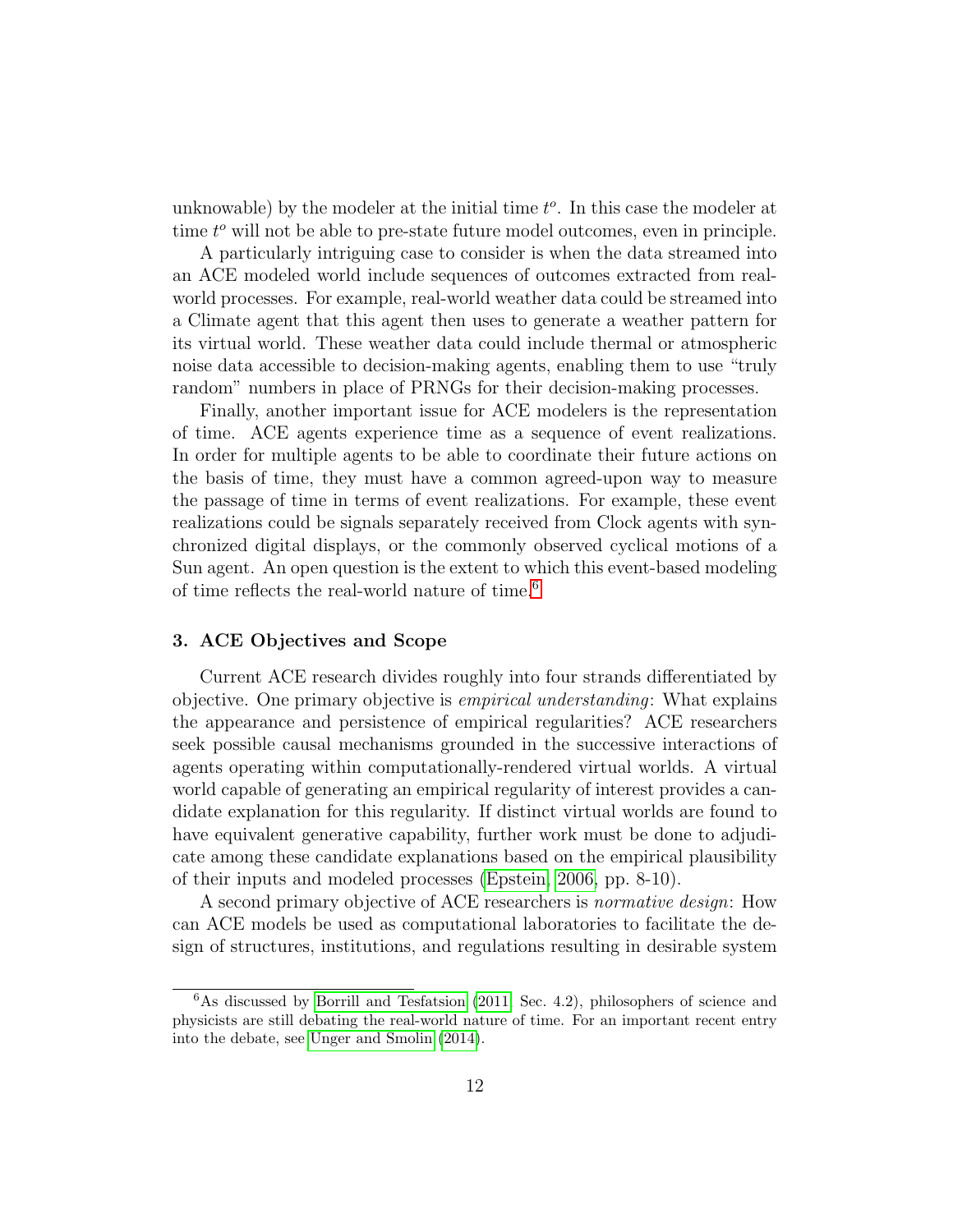performance over time? The ACE approach to normative design is akin to filling a bucket with water to determine if it leaks. A researcher constructs a virtual world that captures salient aspects of a system operating under a proposed design. The researcher identifies a range of initial agent state specifications of interest, including seed values for agent PRNG methods. For each such specification the researcher permits the virtual world to develop over time driven solely by agent interactions. Recorded outcomes are then used to evaluate design performance.

One key issue for ACE normative design is the extent to which resulting outcomes are efficient, fair, and orderly, despite possible attempts by strategic decision-making agents to game the design for personal advantage. A second key issue is a cautionary concern for adverse unintended consequences. Optimal design might not always be a realistic goal, especially for large complex systems; but ACE models can facilitate *robust* design for increased system resiliency, a goal that is both feasible and highly desirable.

A third primary objective of ACE researchers is qualitative insight and theory generation: How can ACE models be used to study the potential behaviors of dynamic systems over time? Ideally, what is needed is a dynamic system's *phase portrait*, i.e., a representation of its potential state trajectories starting from all feasible initial states. Phase portraits reveal not only the possible existence of equilibria but also the basins of attraction for any such equilibria. Phase portraits thus help to clarify which regions of a system's state space are credibly reachable, hence of empirical interest, and which are not. An ACE modeling of a dynamic system can be used to conduct batched runs starting from multiple feasible initial states, thus providing a rough approximation of the system's phase portrait.

A fourth primary objective of ACE researchers is method/tool advancement: How best to provide ACE researchers with the methods and tools they need to undertake theoretical studies of dynamic systems through systematic sensitivity studies, and to examine the compatibility of sensitivity-generated theories with real-world data? ACE researchers are exploring a variety of ways to address this objective ranging from careful consideration of modeling principles to the practical development of programming, visualization, and empirical validation tools.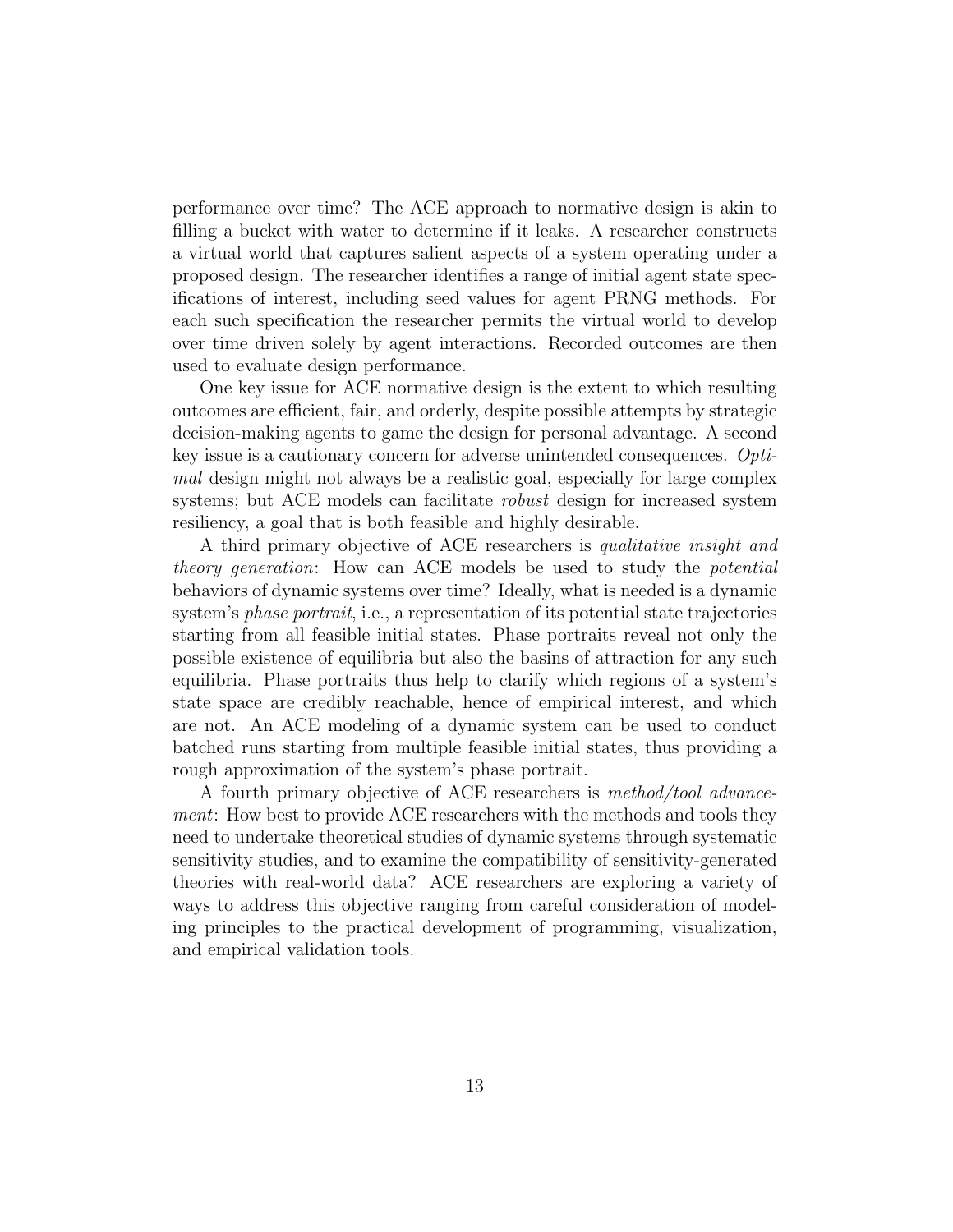#### <span id="page-14-0"></span>4. Enabling Comprehensive Empirical Validation

Modelers focused on the scientific understanding of real-world systems want their models to have empirical validity ("consistency with real world data"). Below are four distinct aspects of empirical validation which, ideally, a model intended for scientific understanding should simultaneously achieve:

- EV1. Input Validation: Are the exogenous inputs for the model empirically meaningful and appropriate for the purpose at hand? Examples of exogenous model inputs include functional forms, random shock realizations, data-based parameter estimates, and/or parameter values imported from other studies.
- EV2. Process Validation: How well do the physical, biological, institutional, and social processes represented within the model reflect realworld aspects important for the purpose at hand? Are all process specifications consistent with essential scaffolding constraints, such as physical laws, stock-flow relationships, and accounting identities?
- EV3. Descriptive Output Validation: How well are model-generated outputs able to capture the salient features of the sample data used for model identification? (in-sample fitting)
- $EV4$ . Predictive Output Validation: How well are model-generated outputs able to forecast distributions, or distribution moments, for sample data withheld from model identification or for data acquired at a later time? (out-of-sample forecasting)

In practice, economists relying solely on standard analytical modeling tools do not place equal weight on these four aspects of empirical validation. Particularly for larger-scale economic systems, such as macroeconomies, analytical tractability issues and a desire to adhere to preconceived rationality, optimality, and equilibrium ideals have forced severe compromises.

In contrast, an ACE model is an open-ended dynamic system. Starting from an initial state, outcomes are determined forward through time, one state leading to the next, in a constructive manner. This process does not depend on the determination, or even the existence, of equilibrium states. ACE thus provides researchers with epistemological flexibility, permitting modeled agents to be tailored for particular purposes.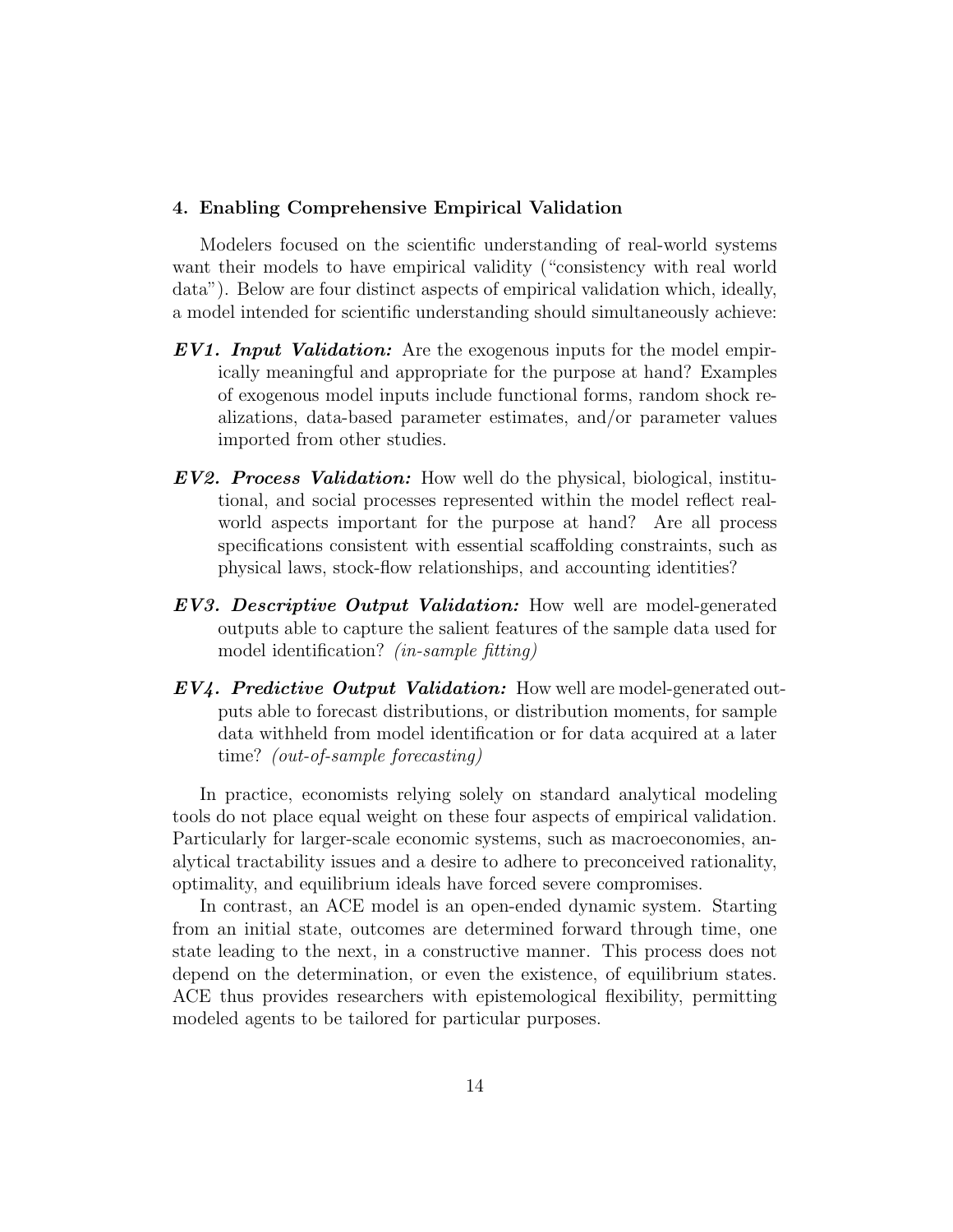In particular, ACE researchers can match modeled biological, physical, institutional, and social agents to their empirical counterparts in the real world. This ability to match modeled agents to empirical counterparts, important for scientific understanding, is also critical for normative design purposes. Robustness of proposed designs against strategic manipulation can only be assured in advance of implementation if the modeled decision-making agents used to test the performance of these designs have the same degree of freedom to engage in strategic behaviors as their empirical counterparts.

ACE modeling thus permits researchers to strive for the simultaneous achievement of all four empirical validation aspects EV1 through EV4. This pursuit of comprehensive empirical validation will of course be tempered in practice by data limitations. Even in an era of Big Data advances, data availability and quality remain important concerns [\(D'Orazio, 2017\)](#page-34-5).

Computational limitations such as round-off error, truncation error, and error propagation are also a concern. Advances in computer technology and numerical approximation procedures are rapidly relaxing these limitations. In the interim, however, as elegantly expressed by [Judd](#page-36-6) [\(2006,](#page-36-6) p. 887), numerical error must be traded off against specification error:

"The key fact is that economists face a trade-off between the numerical errors in computational work and the specification errors of analytically tractable models. Computationally intensive approaches offer opportunities to examine realistic models, a valuable option even with the numerical errors. As [Tukey](#page-38-2) [\(1962\)](#page-38-2) puts it, 'Far better an approximate answer to the right question ... than an exact answer to the wrong question ...'."

Empirical validation of ACE models in the sense of EV1 through EV4 is a highly active area of research. Extensive annotated pointers to this research can be found at [\(Tesfatsion, 2017d\)](#page-38-3).

#### <span id="page-15-0"></span>5. Avoiding Premature Jumps to Policy Implementation

Ideally, changes in a society's current institutional and regulatory policies should be guided by research that is strongly supported by empirical evidence. Reaching a point where a proposed new policy is ready for realworld implementation will typically require a series of modeling efforts at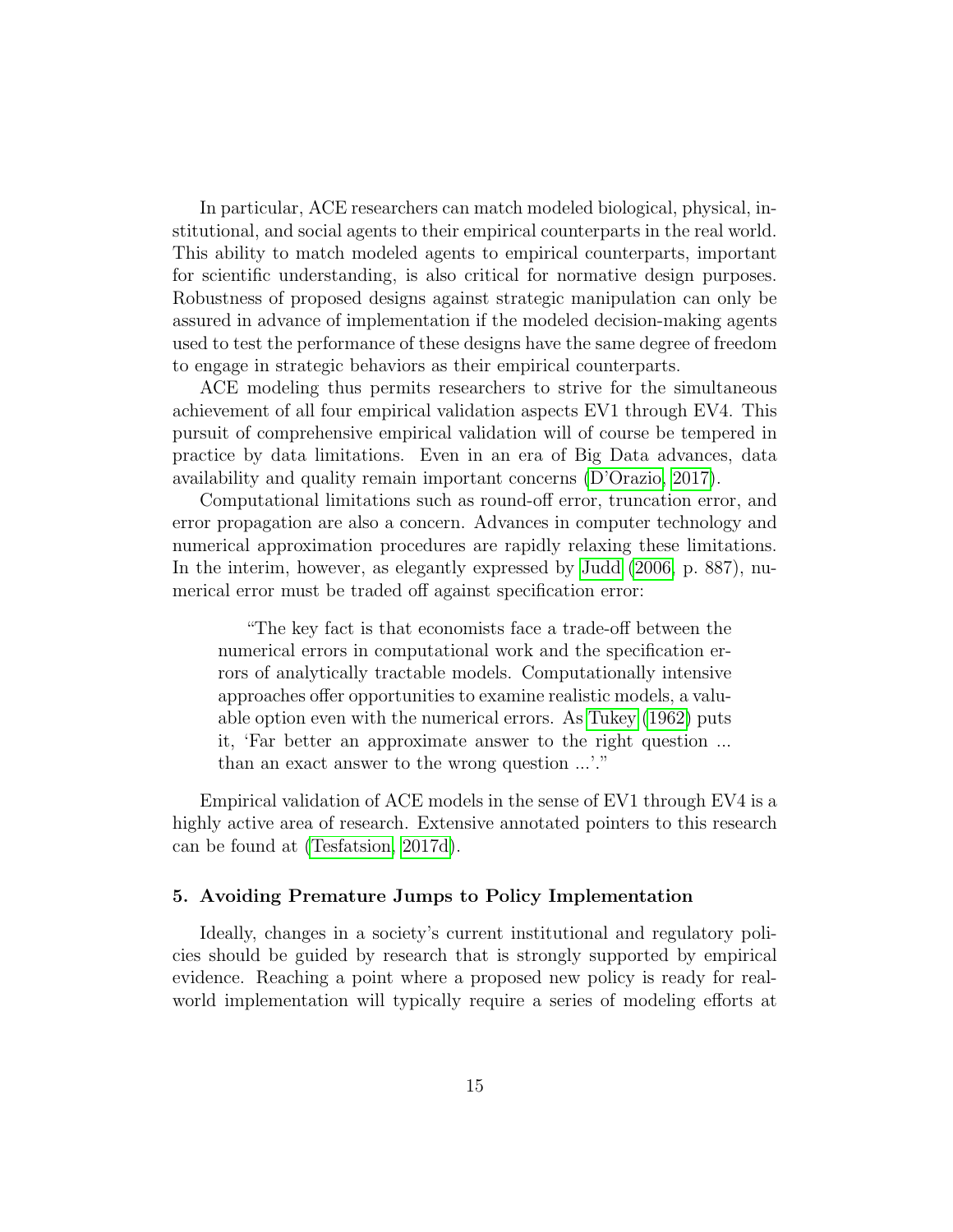different scales and with different degrees of empirical verisimilitude. Moving too soon to policy implementation on the basis of over-simplified models entails major risk of adverse unintended consequences.

Consider, for example, the *Policy Readiness Levels* (*PRLs*)<sup>[7](#page-16-0)</sup> proposed in Table [1](#page-17-0) for research directed towards the design of institutional and/or regulatory policies. Due to relatively limited data and computational capabilities, policy researchers at universities tend to work at PRLs 1-3. In contrast, policy researchers within industry, government, and regulatory agencies tend to work at PRLs 7-9.

The interim PRLs 4-6 thus constitute a "valley of death" that hinders the careful step-by-step development and testing of policy proposals from conceptual formulation all the way to real-world implementation. Fortunately, ACE modeling is well suited for bridging this valley because it facilitates the construction of computational platforms<sup>[8](#page-16-1)</sup> permitting policy model development and testing at PRLs 4-6. Examples are discussed in Section [7.](#page-21-0)

All nine levels in the PRL taxonomy are essential for ensuring conceptual policy ideas are brought to real-world fruition. Explicit recognition and acceptance of this tiered model valuation could encourage policy researchers to become more supportive of each other's varied contributions.

Another important point is that the PRL taxonomy does not necessarily have to represent a one-way road map from initial concept to completed application. Rather, PRLs 1-9 could constitute a single concept-to-application iteration in an ongoing Iterative Participatory Modeling (IPM) process.

An IPM process is an open-ended collaborative learning process in which researchers join with stakeholders in a repeated looping through a multi-stage process involving conceptual formulation, model development, and real-world testing. The objective is to help stakeholders manage complex problems over time through a continuous learning process rather than to attempt the delivery of a definitive problem solution. Extensive annotated pointers to IPM studies can be found at [\(Tesfatsion, 2017d\)](#page-38-3).

<span id="page-16-0"></span><sup>&</sup>lt;sup>7</sup>These PRLs mimic, in rough form, the *Technology Readiness Levels* (*TRLs*) devised by the U.S. Department of Energy [\(DOE, 2011,](#page-34-6) p. 22) to rank the readiness of proposed new technologies for commercial application.

<span id="page-16-1"></span><sup>&</sup>lt;sup>8</sup>In the current study the term *computational platform* is used to refer to a software framework together with a library of software classes that permit the plug-and-play development and study of a family of computational models.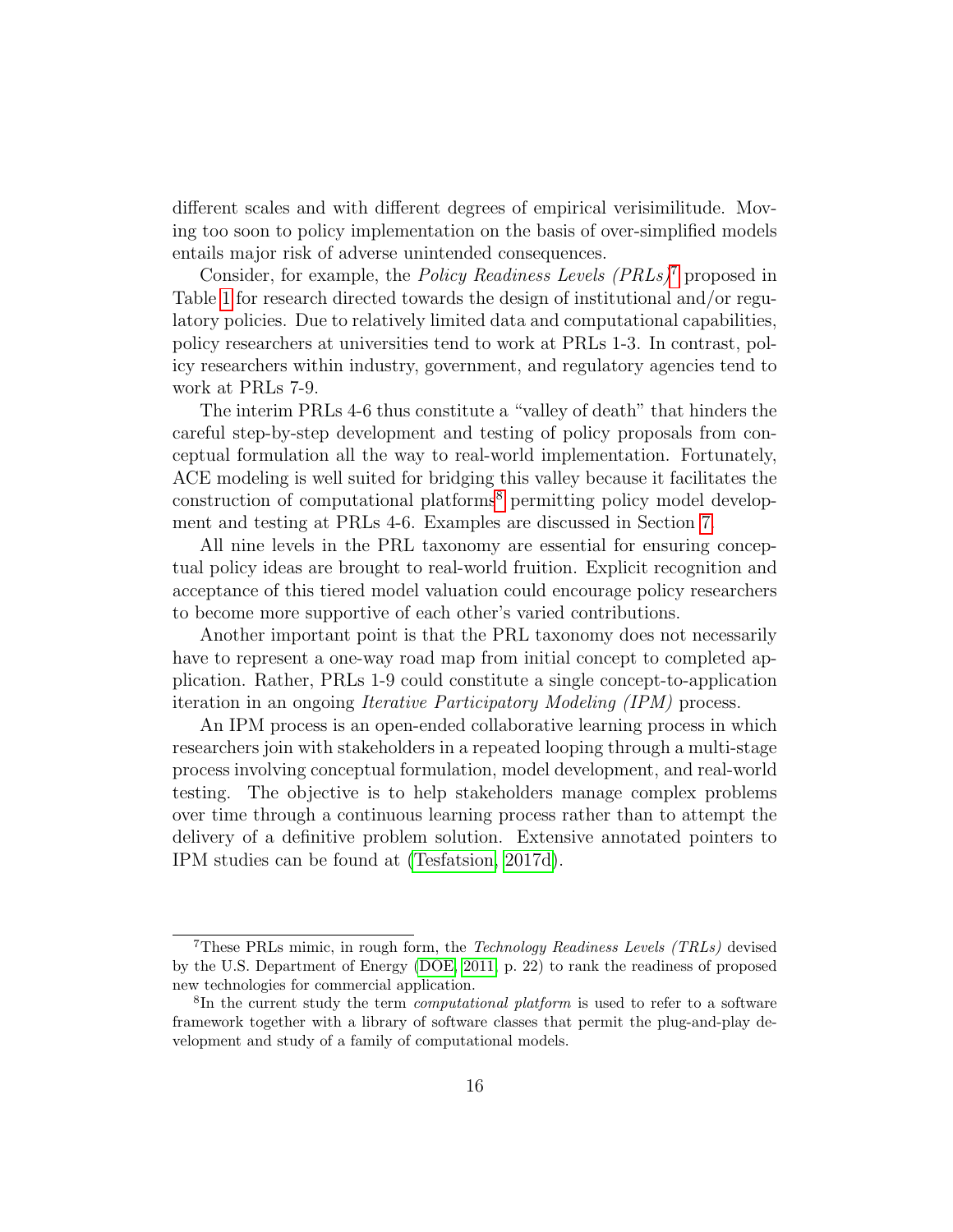| Development Level                                           | PRL              | Description                                                                                                       |
|-------------------------------------------------------------|------------------|-------------------------------------------------------------------------------------------------------------------|
| Conceptual policy idea                                      | PRL 1            | Conceptual formulation of a<br>policy with desired attributes                                                     |
| Analytic formulation                                        | PRL 2            | Analytic characterization of a<br>policy with desired attributes                                                  |
| Modeling with<br>low empirical fidelity                     | PRL <sub>3</sub> | Analysis of policy performance<br>using a highly simplified model                                                 |
| Small-scale modeling<br>with moderate<br>empirical fidelity | PRL 4            | Policy performance tests using<br>a small-scale model embodying<br>several salient real-world aspects             |
| Small-scale modeling<br>with high empirical fidelity        | PRL 5            | Policy performance tests using<br>a small-scale model embodying<br>many salient real-world aspects                |
| Prototype small-scale<br>modeling                           | PRL 6            | Policy performance tests<br>using a small-scale model<br>reflecting expected field<br>conditions apart from scale |
| Prototype large-scale<br>modeling                           | PRL 7            | Policy performance tests using<br>a large-scale model reflecting<br>expected field conditions                     |
| Field study                                                 | PRL <sub>8</sub> | Performance tests of policy<br>in expected final form under<br>expected field conditions                          |
| Real-world<br>implementation                                | PRL <sub>9</sub> | Implementation of policy in<br>final form under a full range<br>of operating conditions                           |

<span id="page-17-0"></span>Table 1: Policy Readiness Level (PRL) Classifications for Policy Models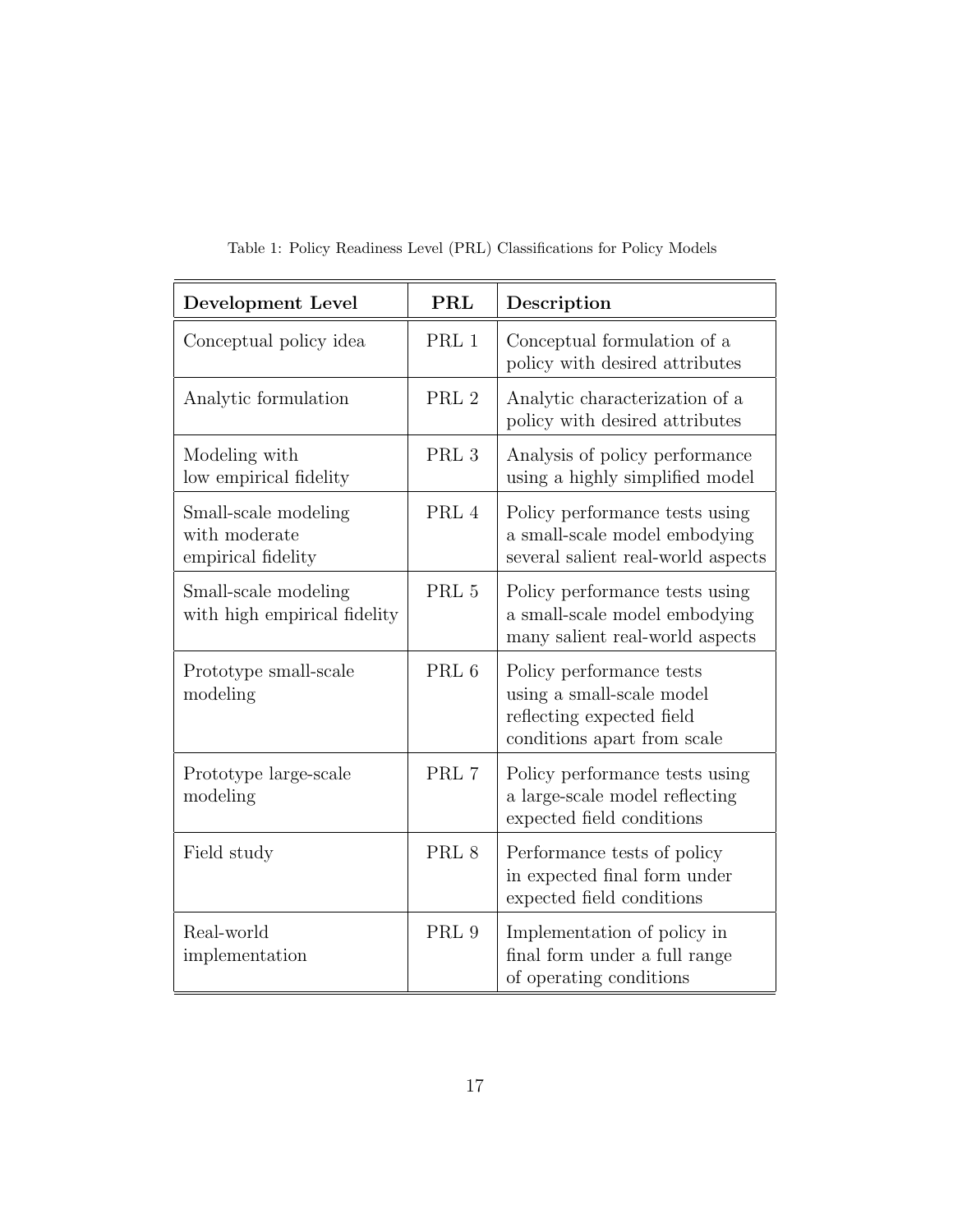#### <span id="page-18-0"></span>6. Towards Standardized Protocols for Policy Model Presentations

The classification of policy models in accordance with policy readiness levels (PRLs), as proposed in Section [5,](#page-15-0) could also help resolve another key issue facing ACE policy researchers. Specifically, how can ACE models and model findings undertaken for policy purposes be presented to stakeholders, regulators, and other interested parties in a careful, clear, and compelling manner [\(Wallace et al., 2015,](#page-39-0) Sections 3-4,6)?

Most ACE models are not simply the computational implementation of a model previously developed in equation form. Rather, ACE modeling often proceeds from agent taxonomy and flow diagrams, to pseudo code, and finally to software programs that can be compiled and run. In this case the software programs are the models. On the other hand, it follows from the modeling principles presented in Section [2](#page-4-0) that ACE models are initial-value state space models. Consequently, in principle, the software program for any ACE model can equivalently be represented in abstract form as a system of discretetime or discrete-event difference equations, starting from user-specified initial conditions.[9](#page-18-1) These analytical representations become increasingly complex as the number of agents increases. An example of such a representation is given in [Tesfatsion et al.](#page-38-0) [\(2017,](#page-38-0) Section 6.3).

The practical challenge facing ACE policy researchers then becomes how best to present approximations of their models to interested parties who are unable or unwilling to understand these models in coded or analytical form. Most ACE policy researchers resort to verbal descriptions, simple graphical depictions for model components and interactions, Unified Modeling Lan-guage (UML) diagrams,<sup>[10](#page-18-2)</sup> and/or pseudo-code expressing the logical flow of agent interactions over time. Anyone wishing to replicate reported results is

<span id="page-18-1"></span><sup>&</sup>lt;sup>9</sup>As discussed in Section [2,](#page-4-0) the ability to represent an ACE model in abstract analytical form at an initial time  $t^o$  does not necessarily imply that the future *outcomes* of this model are pre-statable at  $t^o$ , even in principle.

<span id="page-18-2"></span><sup>&</sup>lt;sup>10</sup>The Unified Modeling Language (UML) is a general-purpose modeling language intended to provide a standard way to design and visualize conceptual and software models. UML diagrams enable partial graphical representations of a model's structural (static) and behavioral (dynamic) aspects. UML has become increasingly complex in successive version releases and is not specifically tailored for dynamic systems driven by agent interactions. Perhaps for these reasons, UML as a general modeling tool has not been widely adopted by ACE/ABM researchers to date; see [Collins et al.](#page-34-7) [\(2015\)](#page-34-7) for further discussion of these points.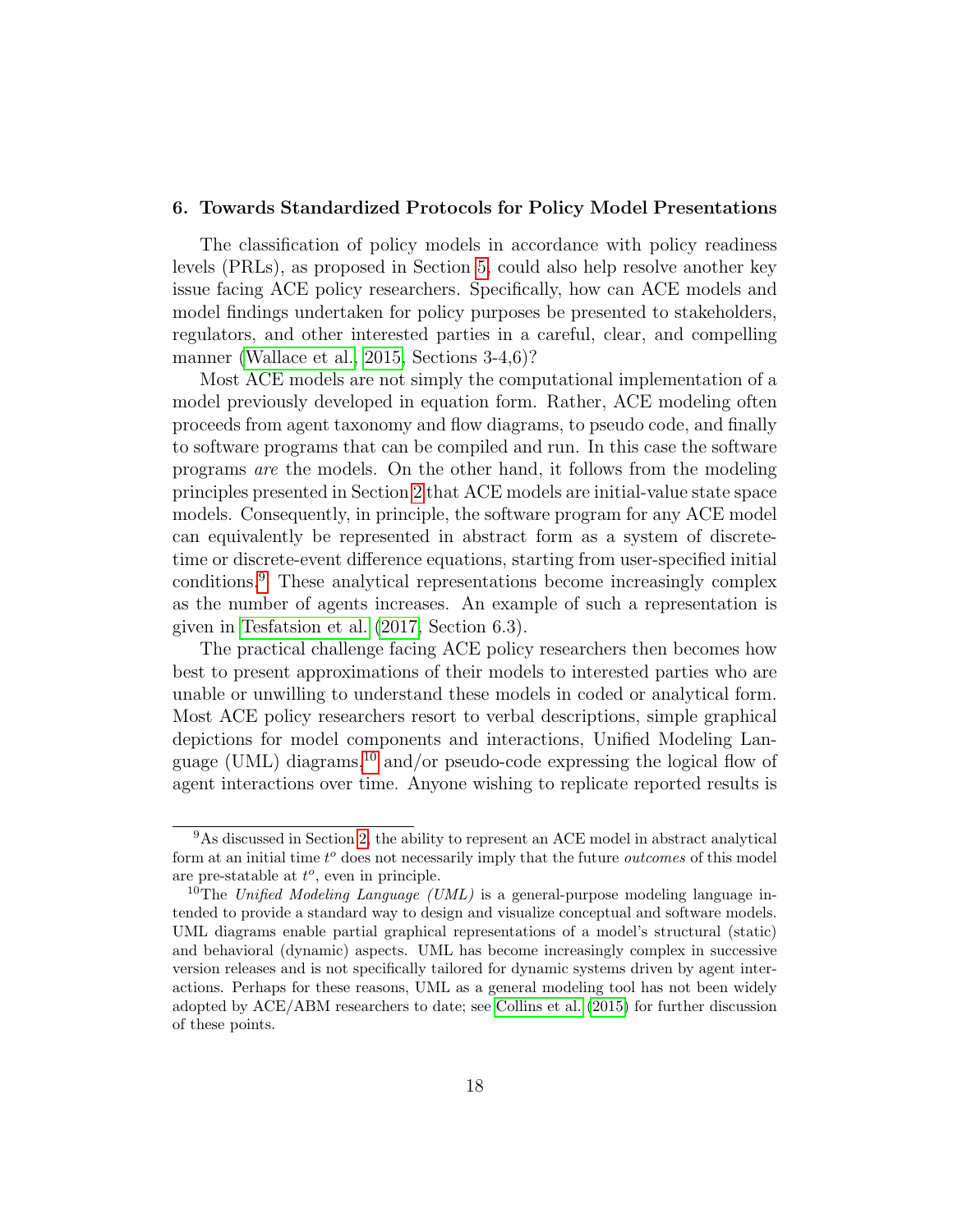pointed to the original source code.

The lack of presentation protocols for ACE policy models (and for ACE models more generally) has been severely criticized by economists who directly specify their models in analytical or statistical terms using commonly accepted approaches. At the very least, it complicates efforts to communicate model features and findings with clarity, thus hindering the accumulation of knowledge across successive modeling efforts.

Fortunately, the development of presentation protocols for agent-based models is now an active area of research [\(Tesfatsion, 2016,](#page-37-3) [2017e\)](#page-38-4). For example, the ODD (Overview, Design concepts, and Details) protocol developed by [Grimm et al.](#page-35-4) [\(2006,](#page-35-4) [2010\)](#page-35-5) has been widely adopted by ecologists who use agent-based models.

To date, however, proposed protocols such as ODD have attempted to provide "one size fits all" requirements for the presentation of models, regardless of purpose and development level. The insistence on a single set of presentation requirements can make it difficult to apply these protocols to particular modeling efforts.

For example, a serious effort is undertaken by [Tesfatsion et al.](#page-38-0) [\(2017\)](#page-38-0) to present an ACE watershed model in strict accordance with the ODD protocol. As explained in [Grimm et al.](#page-35-5) [\(2010,](#page-35-5) Table 1), the "overview" part of the ODD protocol requires researchers to present a relatively detailed model summary that covers purpose, entities, state variables, scales, processes, and process scheduling. The "design concepts" part of the ODD protocol requires researchers to discuss the basic principles underlying their model designs and the extent to which these designs embody ten specific design principles (e.g., emergence, adaptation, ...). The "details" part of the ODD protocol requires researchers to provide complete technically accurate descriptions of their models, including initialization, input data, and submodels (processes).

While the effort by [Tesfatsion et al.](#page-38-0) [\(2017\)](#page-38-0) to abide by the ODD protocol did significantly improve the clarity of their model presentation, the following serious problems were encountered:

- Too many reporting requirements for journal outlets: The three ODD protocol requirements could not be met within the normal page limits for *Environmental Modelling*  $\&$  *Software*. Fortunately the editor permitted publication even though the length of the published paper exceeded normal page limits.
- Breakage of encapsulation: The ODD protocol defines agent states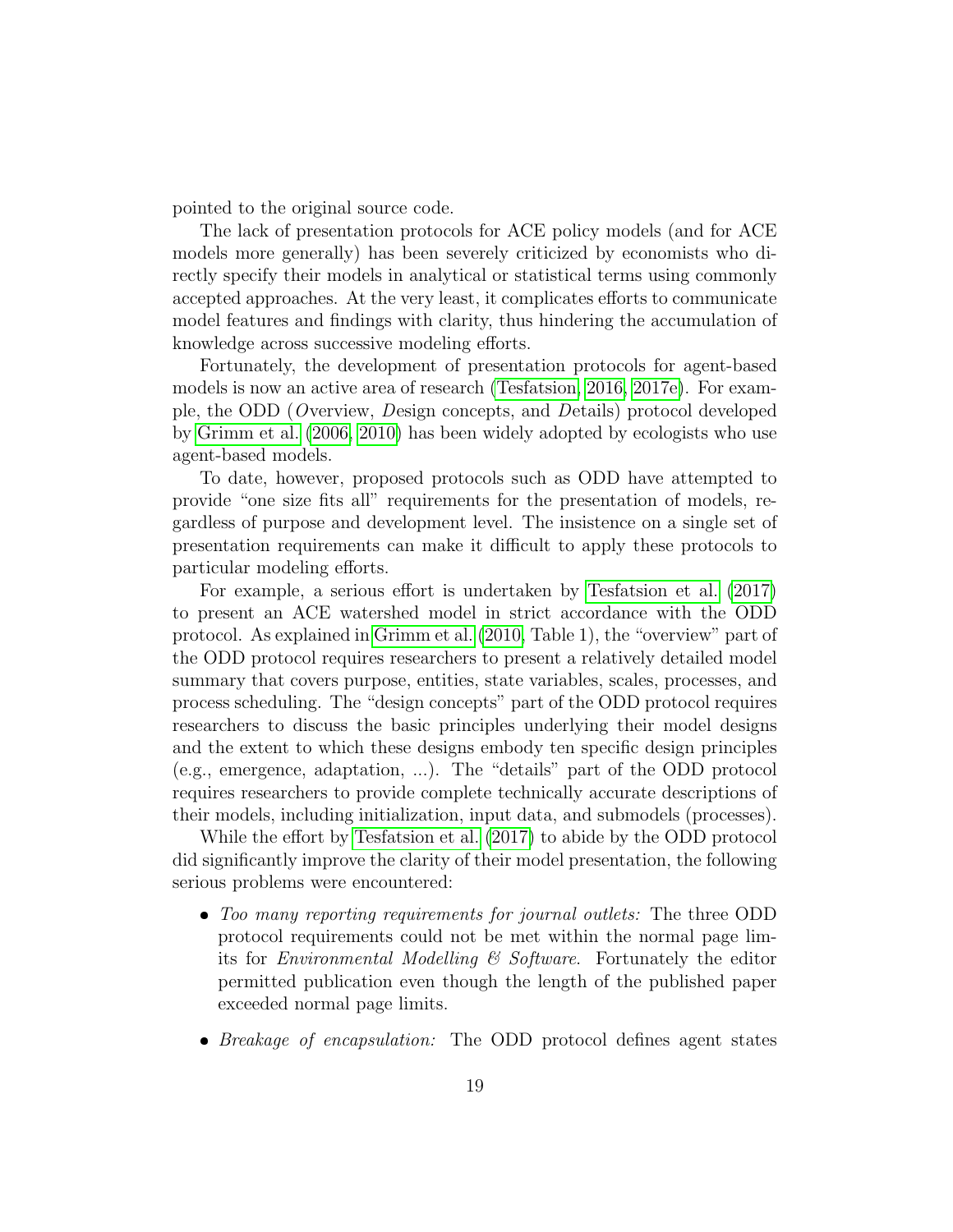solely in terms of agent attributes and requires separate reporting of agent attributes from agent data and agent methods. In contrast, an important property of ACE models is agent encapsulation, i.e., the modeling of an agent as a bundle of data, attributes, and methods that can be partially or completely hidden from other agents. Although the authors fulfilled this ODD protocol requirement, they also presented figures and text descriptions that expressed and explained agents as encapsulated entities.

• Presentation requirements not suitable for general readers: The "Details" part of the ODD protocol requires submodels (processes) to be presented in their entirety, using actual code names for parameters, variables, and functional forms. The authors deviated from this requirement to preserve general readability. The processes for the ACE watershed model are carefully expressed in analytical form using standard mathematical notation for functions and variables. Readers desir-ing to replicate and extend results reported for test-case<sup>[11](#page-20-0)</sup> simulations of the ACE watershed model are directed to a website repository providing complete source code and test-case initialization data.

Given these difficulties with the "one size fits all" ODD protocol, a better way to proceed would seem to be the development of multiple standardized presentation protocols tailored to the purpose and development level of a modeling effort. For example, for policy models, use could be made of the PRL taxonomy presented in Tabl[e1.](#page-17-0)

Specifically, a protocol for PRL 1-3 models could require a complete model presentation within the confines of a typical journal article. In contrast, a protocol for PRL 4-7 models could consist of two sets of presentation requirements: one set for a summary model presentation to be reported within the confines of a typical journal article; and a second set for a complete model presentation (source code plus documentation) to be reported at a supplementary website repository. Another important need for PRL 4-7 models is the development of presentation protocols for test-case simulation studies, a need not specifically addressed by the ODD protocol.

<span id="page-20-0"></span> $11A$  test case for an ACE model is a particular numerical specification for initial agent states that permits the model to be simulated on a computer.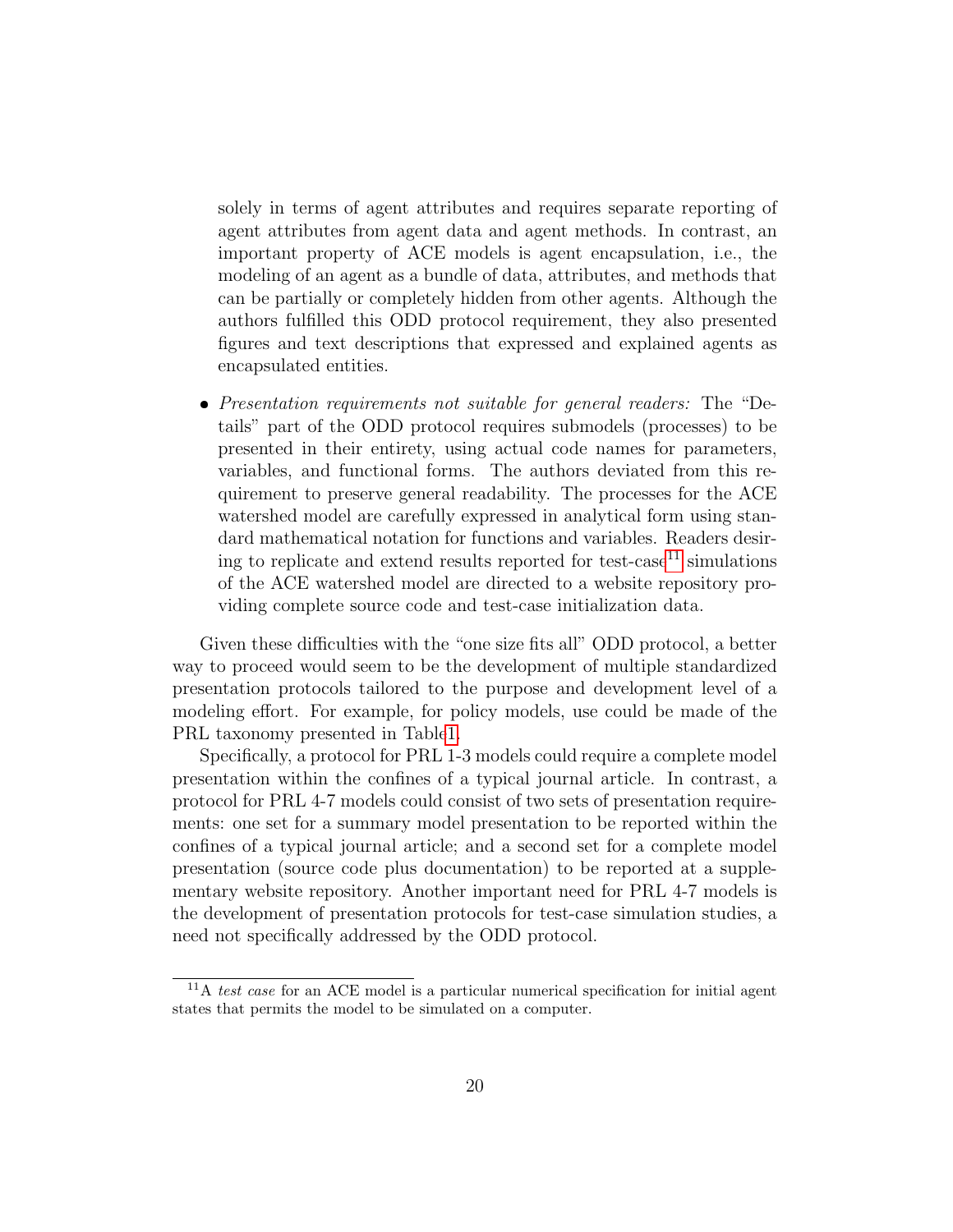#### <span id="page-21-0"></span>7. Edgier Explorations

In the early years of agent-based computational modeling, researchers created and explored agent-based models populated with agents whose features far exceeded traditional economic specifications. Agents could communicate with each other using adaptively scripted messages, endogenously form their interaction networks based on choice and refusal of interaction partners, move around in spatially configured landscapes, use vision to locate resources, and even reproduce in a manner mimicking genetic procreation. See, for example, [Epstein and Axtell](#page-34-8) [\(1996\)](#page-34-8), [Belew and Mitchell](#page-34-9) [\(1996\)](#page-34-9), [Arthur et al.](#page-33-2) [\(1997\)](#page-33-2), and the Schelling-Sakoda checkerboard-model research reviewed by [Hegselmann](#page-35-6) [\(2017\)](#page-35-6).

In the process of tailoring studies for publication in economic journals, these features have been trimmed or eliminated to the point that computational agents simply appear to be boundedly rational variants of traditional economic agents. Readers could rightly wonder: Where is the revolution?

This section highlights a number of ways in which ACE models incorporating non-traditional specifications for computational agents could both advance traditional economic research goals and expand research horizons.

#### <span id="page-21-1"></span>7.1. ACE Modeling of Labor Markets as Evolutionary Sequential Games

The rightly celebrated work by [Pissarides](#page-36-7) [\(2000\)](#page-36-7) exploits data on job and worker flows at a micro level in order to provide a better understanding of critical labor market issues, such as endogenous job creation and destruction. This work relies on the use of an exogenously specified aggregate jobmatching function to approximate the process by which workers match with employers in actual labor markets.

A number of ACE researchers have extended this work by permitting workers and employers to match through an endogenous process. For example, in [\(Tesfatsion, 2001\)](#page-37-6) a group of workers and employers participate in a sequential labor market game with adaptive job search and incomplete contracts, implemented in C++ via the open-source Trade Network Game Laboratory [\(Tesfatsion, 2017f\)](#page-38-5). The Pissarides aggregate job-matching function is replaced with an endogenous preferential worker-employer matching process based on the Gale-Shapley deferred acceptance algorithm [\(Roth, 2008\)](#page-37-7).

More precisely, as depicted in Fig. [3,](#page-22-0) at the beginning of each work period the workers communicate work offers to their most preferred employers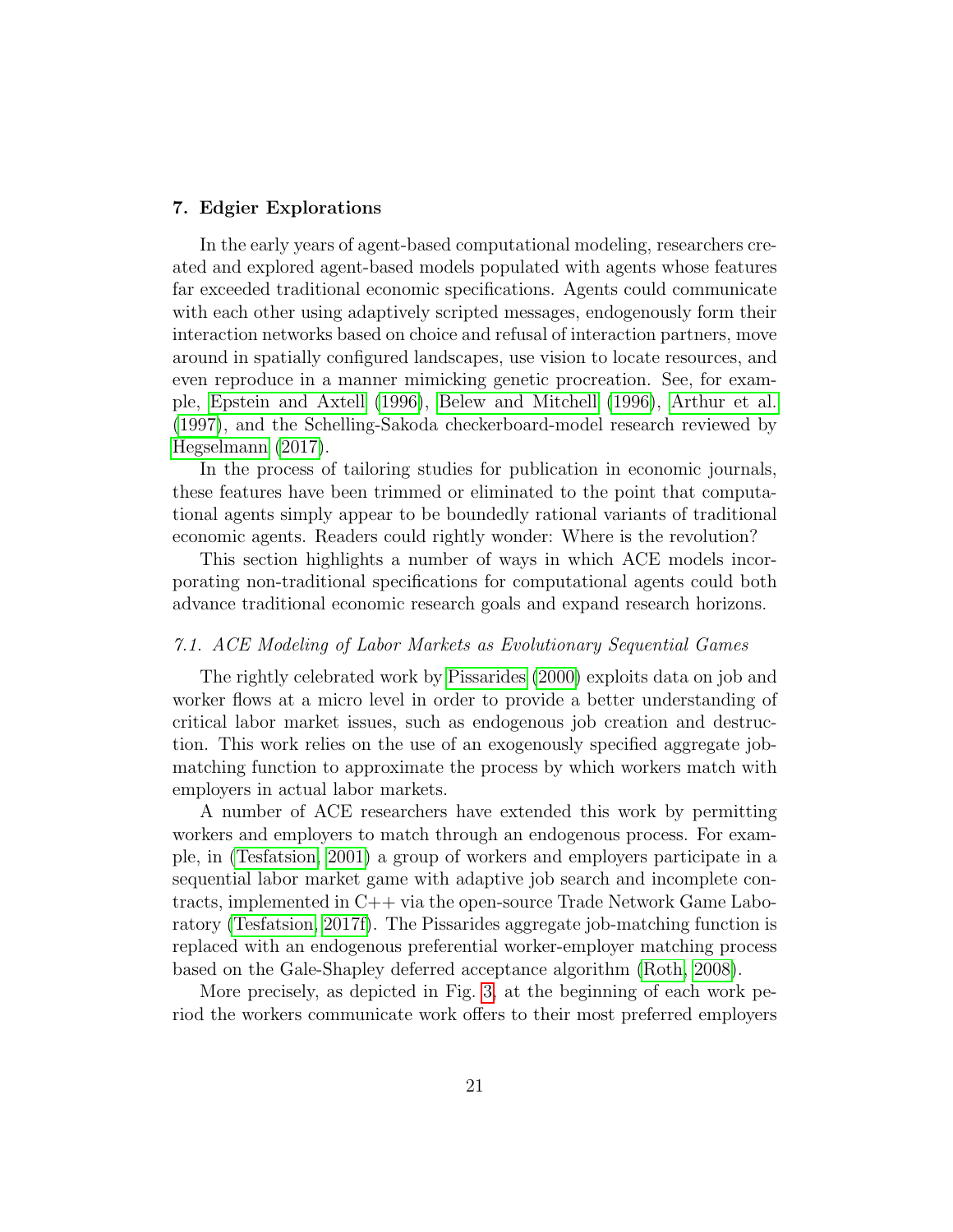

<span id="page-22-0"></span>Figure 3: An ACE sequential labor market game. Hiring, firing, and quits are endogenously determined by the successive strategic decisions of workers  $(W)$  and employers  $(E)$ based on past work-site interactions. Dark (black) arrows indicate accepted work offers, and lighter (purple) arrows indicate refused work offers. Source: [Tesfatsion](#page-37-6) [\(2001\)](#page-37-6).

deemed acceptable on the basis of past work-site interactions (or prior judgments). Employers immediately refuse work offers from applicants deemed unacceptable on the basis of past work-site interactions (or prior judgments) and place all remaining work offers in their applicant pools. Refused workers either redirect their work offers to acceptable next-most-preferred employers (if any such employers exist) or become unemployed. Once all employer applicant pools have stabilized, each employer accepts work offers from among the most preferred workers in his applicant pool (up to his hiring capacity) and refuses the rest. This determines worker-employer matches, vacancies, and unemployment for the current work period.

Matched workers and employers then participate in work-site games. Workers and employers use the outcomes of their work-site game interactions to update: (i) their preference orderings over potential work-site partners, hence the manner in which they make, choose, and/or refuse work offers in the next work period; and (ii) their game strategies for work-site interactions in the next work period.

In subsequent mentions of this work in the economics literature, the following non-traditional aspects have typically not been noted. Workers and employers engage in direct adaptive communication to implement an endogenous matching process. Workers and employers use genetic algorithms to evolve "new ideas" regarding appropriate game strategies for use in worksite interactions. Matching theory is blended with game theory in order to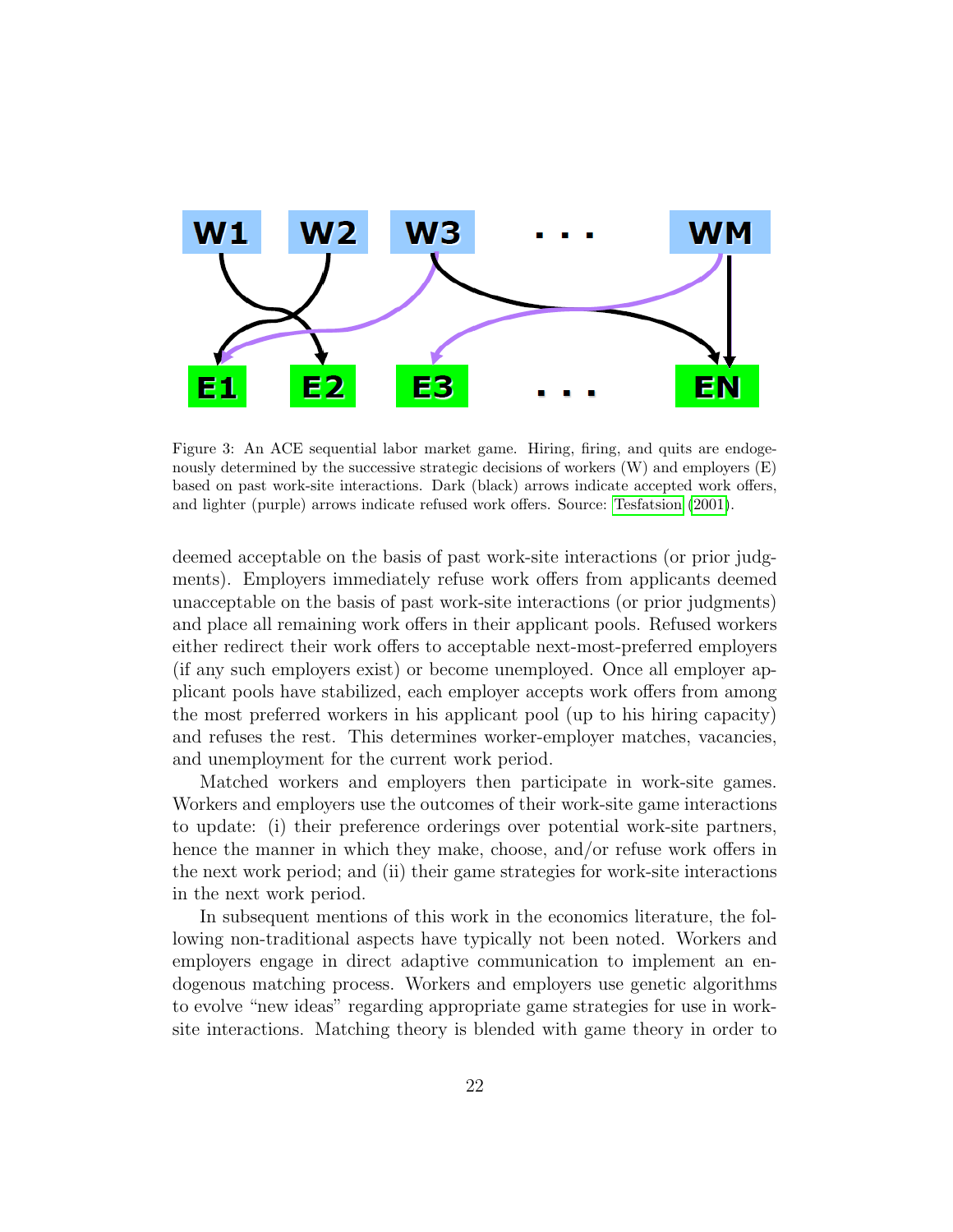permit the endogenous choice and refusal of game partners.

Various other ACE modelers have exploited agent capabilities to open up new labor market research directions as well. See [Tesfatsion](#page-38-6) [\(2017g\)](#page-38-6) for annotated pointers to this research.

### <span id="page-23-0"></span>7.2. ACE Macroeconomic Modeling with Anticipatory Learning

A growing number of researchers have become interested in the study of macroeconomic systems for which agents are forward-looking optimizers with incomplete knowledge about the structure of the economy. As surveyed in [Evans and Honkapohja](#page-35-7) [\(2013\)](#page-35-7), the standard context assumed in this literature is that a representative consumer with learning capabilities resides in a dynamic world consisting of itself, a representative firm, and a government policy-maker. The representative consumer has incomplete information about the structure of its world, and it behaves as an econometrician in its attempts to learn about its world from observed data.

Specifically, the representative consumer makes consumption and labor decisions in each successive time period conditional on intertemporal budget constraints. These budget constraints depend on current state variables (e.g., financial and physical asset values), on current and forecasted future values for system variables (e.g., goods prices, wages, and interest rates), and on current and forecasted future values for government policy variables (e.g., tax rates). The consumer's system variable forecasts are obtained from a reduced-form econometric model. The consumer estimates and updates the parameters of this econometric model over time, often by means of a leastsquares or Bayesian learning method. The consumer's government policy variable forecasts are generated by means of the latest announced government policy rule, assumed to be credible common knowledge.

Functional forms and calibrated maintained parameter values are specified in the initial time period to guarantee the existence of a steady-state solution, assumed to be common knowledge. A temporary equilibrium solution for the macroeconomic model is then approximately determined in differenced form (i.e., differenced from steady-state values) in each successive time period. A key concern is to analyze how different learning specifications affect the properties of these temporary equilibria, e.g., will they converge over time to the steady-state solution (in either a global or local stability sense), or will they persistently deviate from this solution.

Clearly this literature takes an important step towards more realistic macroeconomic modeling by recognizing the constrained information and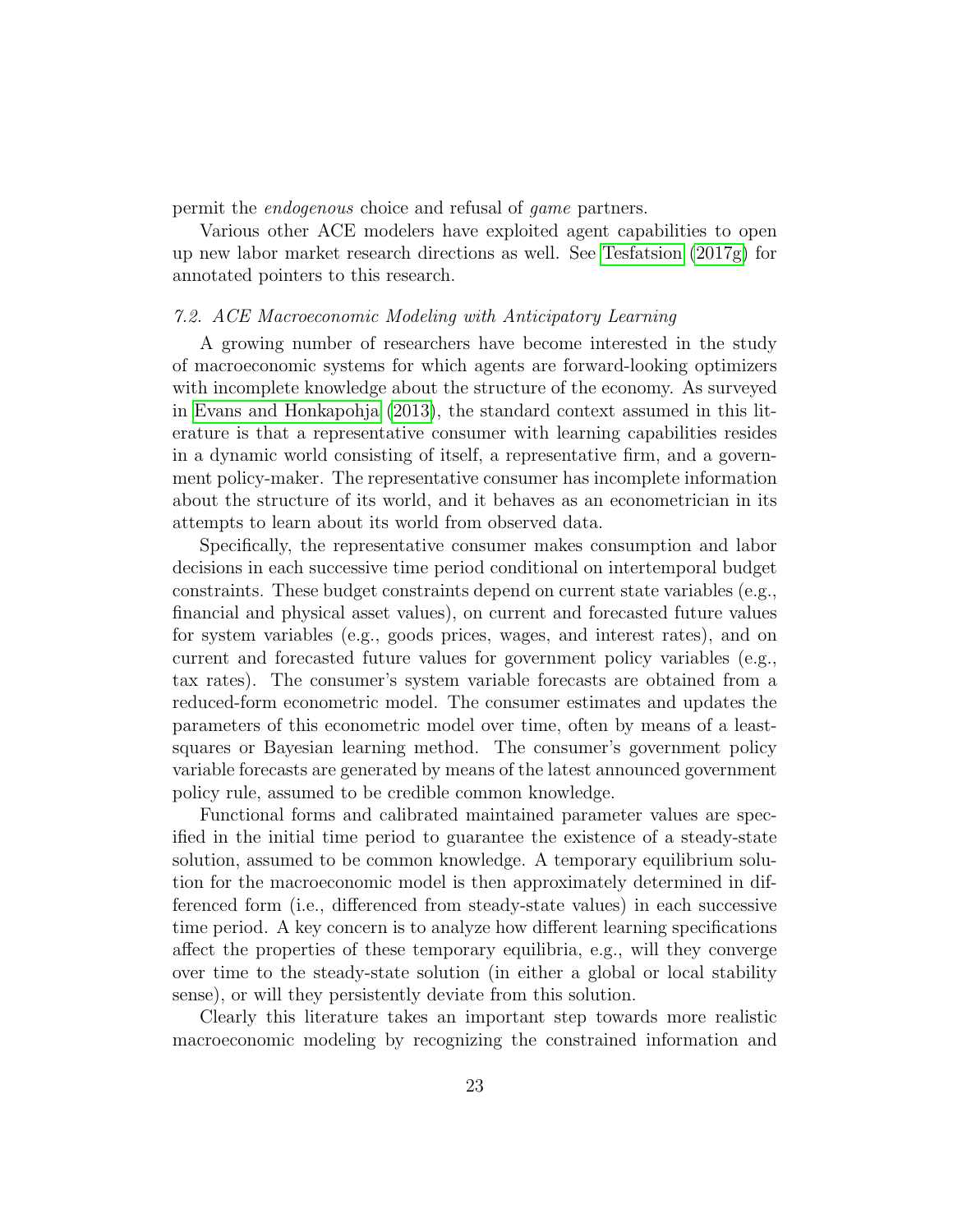computational capabilities of decision-making agents. Nevertheless, locallyconstructive decision-making is still not ensured; external coordination, equilibrium, and optimality conditions are imposed on agents both intertemporally and cross-sectionally in order to obtain model solutions. Examples of such conditions include: single representative consumer assumptions; the guaranteed existence of steady-state solutions; non-constructive common knowledge assumptions; the assumed coordination of agents on a single temporary equilibrium solution in each time period; the assumed satisfaction of non-constructive transversality conditions for consumer optimization; the assumed absence of interest-rate arbitrage opportunities; the assumed absence of ponzi-game opportunities such as persistent debt roll-over; and the assumed absence of excess supplies and demands in markets.

This failure to ensure local constructivity has important consequences. Real-world decision makers are forced to be locally constructive, which places limits on their expressed behaviors. Idealized behavioral benchmarks are useful for the specification of performance metrics, providing upper limits for such metrics; but an insistence on idealized behavioral specifications for all modeled economic decision-makers hinders understanding of real-world economic systems. For scientific modeling purposes, the relevant set of decisionmaking processes lies within the set of locally-constructive decision-making processes; and "rationality" should properly be defined relative to this set.

ACE macroeconomic modeling permits the systematic study of locallyconstructive decision processes in macroeconomic contexts. Extensive annotated pointers to this work can be accessed at [\(Tesfatsion, 2017h\)](#page-38-7).

To date, however, most ACE macroeconomic researchers have postulated decision rules for decision-making agents that are not explicitly derived as solutions for optimization problems, although they are sometimes motivated as heuristic approximations for such solutions. This has led some macroeconomists to dismiss ACE macroeconomic modeling based on the incorrect belief that ACE decision-making agents must necessarily be reactive stimulus-response agents with myopic objectives. To the contrary, however, as concretely demonstrated by [Sinitskaya and Tesfatsion](#page-37-8) [\(2015\)](#page-37-8), the locally-constructive decision processes used by ACE decision-making agents can range from simple fixed rules to intertemporal optimization based on sophisticated anticipatory learning algorithms.

Specifically, [Sinitskaya and Tesfatsion](#page-37-8) [\(2015\)](#page-37-8) take a standard macroeconomic model in which consumers and firms have intertemporal utilitymaximizing and profit-maximizing objectives and introduce four important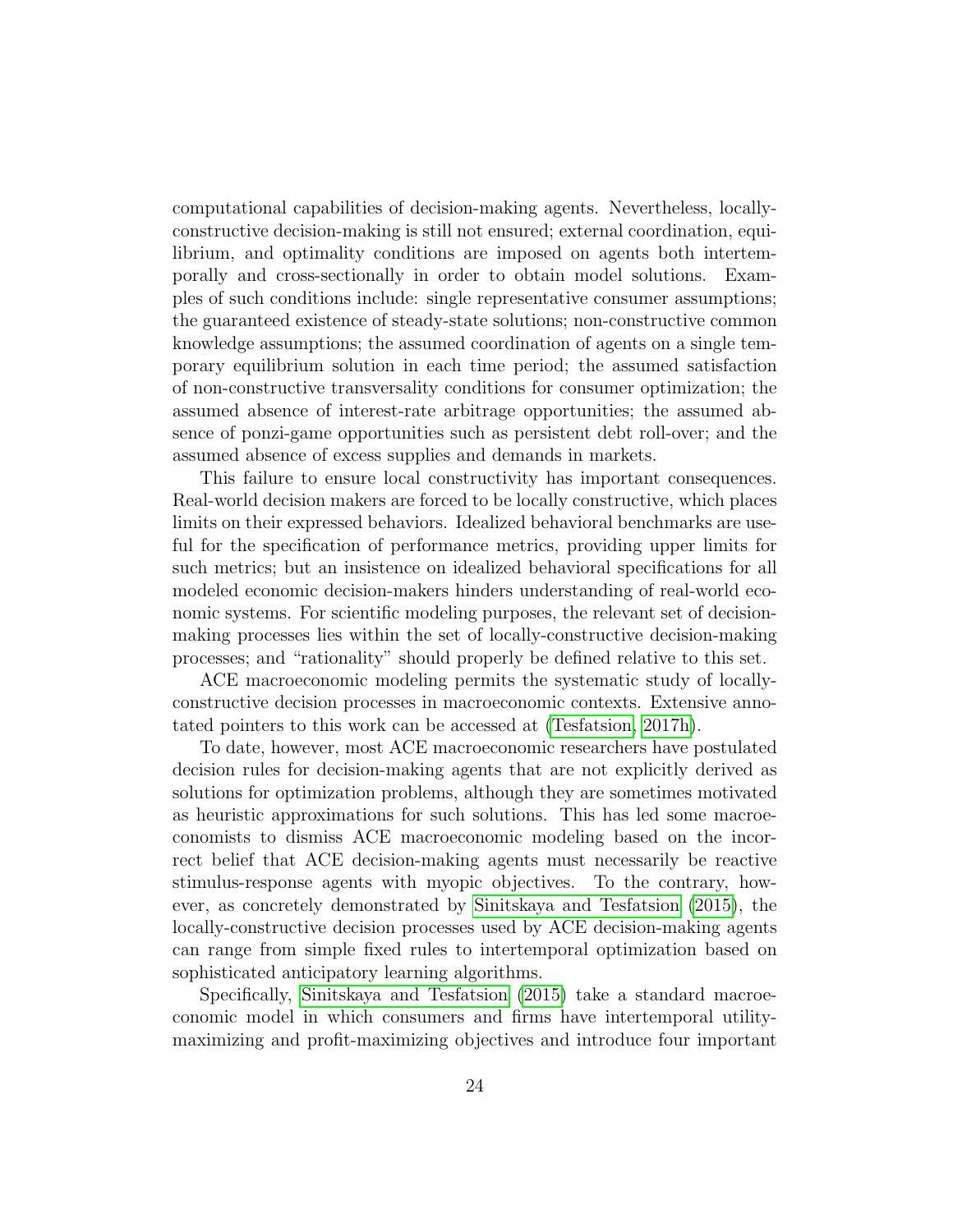

<span id="page-25-0"></span>Figure 4: Locally-constructive trading sequence in each period  $t$  for consumers and firms in an ACE macroeconomic model who have learning capabilities and seek to maximize intertemporal utility and profits. Source: [Sinitskaya and Tesfatsion](#page-37-8) [\(2015\)](#page-37-8).

changes. First, all externally imposed market clearing and rational expectations assumptions are removed. Second, consumers and firms are modeled as locally-constructive agents with learning methods. Third, as depicted in Fig. [4,](#page-25-0) consumers and firms attempt to satisfy their objectives through participation in an open-ended sequence of locally-constructive market activities for which every purchase must be backed by actual purchasing power (money balances). Fourth, firms that become insolvent must exit the economy.

Four learning methods are tested for consumers and firms in the resulting Dynamic Macroeconomic (DM) Game: (i) A simple reactive reinforcement learning algorithm due to [Roth and Erev](#page-37-9) [\(1995\)](#page-37-9) that asks "if this happens, what should I do?"; (ii) Q-learning [\(Watkins, 1989\)](#page-39-1), a well-known anticipatory learning algorithm that asks "if I do this, what will happen?"; (iii) an anticipatory rolling-horizon learning method; and (iv) an anticipatory stochastic dynamic programming learning method involving the adaptive up-dating of value functions approximated by basis functions.<sup>[12](#page-25-1)</sup>

Welfare outcomes for consumers and firms are generated under 44 different learning-method combinations. The best combination turns out to be when all consumers and firms engage in rolling-horizon learning; the welfare outcomes for this combination are shown to constitute a Pareto-optimal Nash

<span id="page-25-1"></span><sup>&</sup>lt;sup>12</sup>Source code  $(C++)$  and initialization data for this DM Game sensitivity study can be accessed at [\(Sinitskaya, 2015\)](#page-37-10).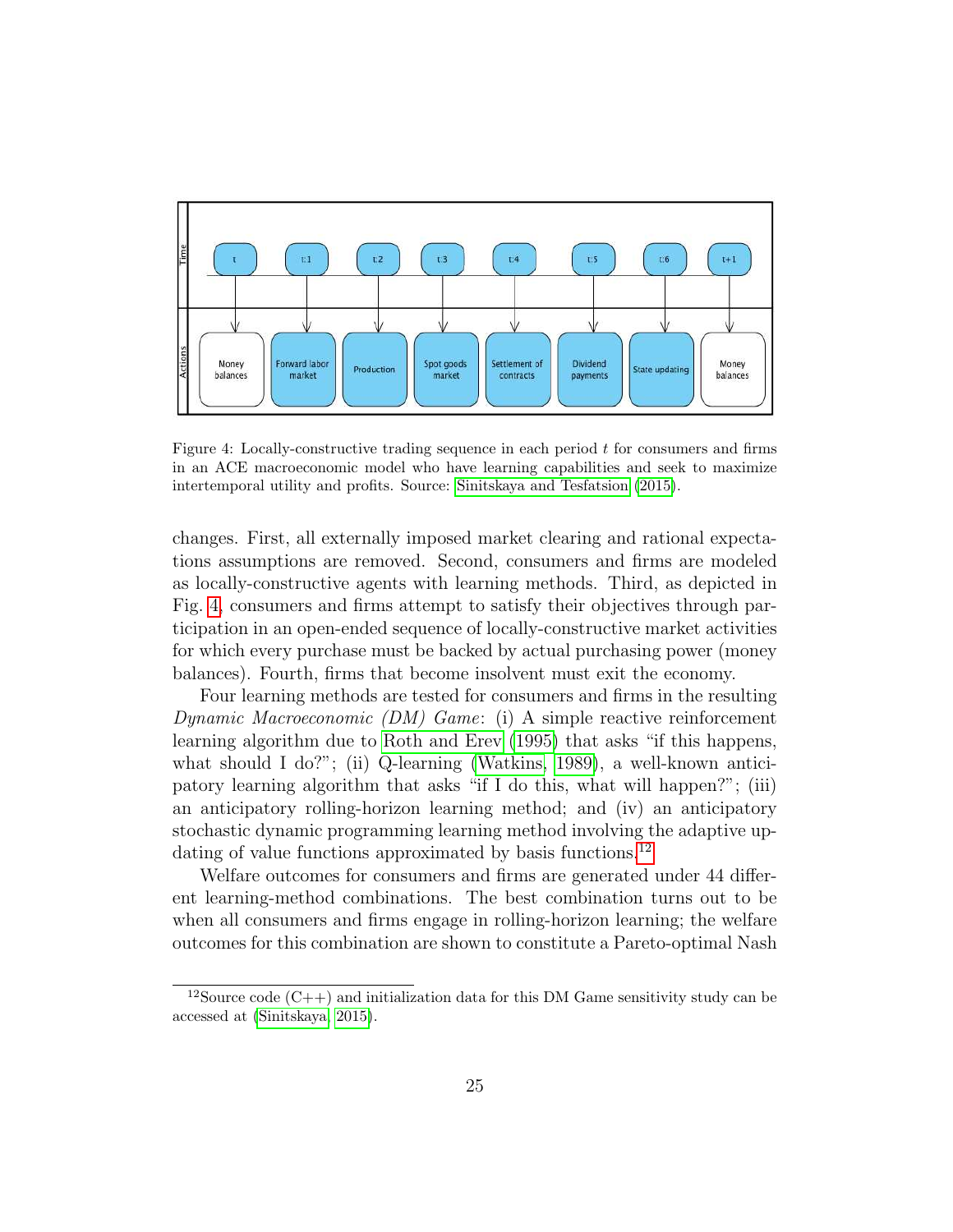equilibrium relative to the set of 44 tested learning combinations.

#### <span id="page-26-0"></span>7.3. ACE Modeling of Coupled Natural and Human Systems

ACE modeling enables researchers to study economic processes as critical components of coupled natural and human (CNH) systems. This permits consideration of a broader range of potential causal factors for economic outcomes of interest. Extensive annotated pointers to ACE CNH research can be accessed at [\(Tesfatsion, 2017i\)](#page-38-8).



<span id="page-26-1"></span>Figure 5: An ACE watershed test system, implemented by means of the WACCShed Platform, that focuses on local governance issues for the Squaw Creek watershed in central Iowa. Source: [Tesfatsion et al.](#page-38-0) [\(2017\)](#page-38-0).

For example, [Tesfatsion et al.](#page-38-0) [\(2017\)](#page-38-0) develop an open-source ACE computational platform in Java for the study of watersheds under evolving climate conditions, referred to as the W ater And Climate Change Watershed (WACCShed) Platform. This platform permits a careful modeling of the natural and institutional environment that shapes and channels the actions of human watershed participants. In turn, as advocated by [An](#page-33-3) [\(2012\)](#page-33-3), the platform permits a watershed environment to be affected by the actions of its human participants.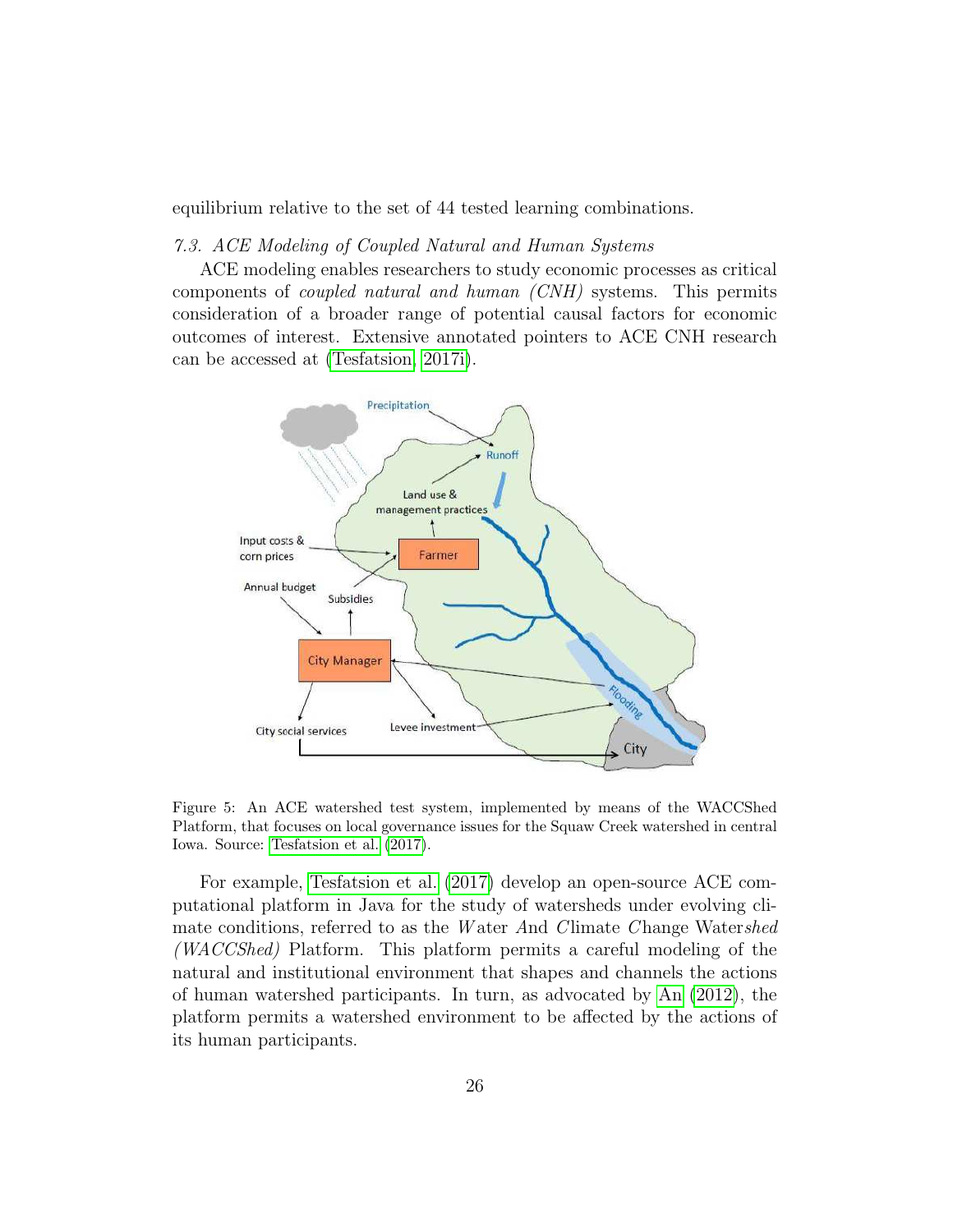An ACE watershed test system implemented by means of the WACCShed Platform is presented in detail in order to demonstrate, in concrete terms, the capabilities and use of the WACCShed Platform. As depicted in Fig. [2](#page-10-0) and Fig. [5,](#page-26-1) this test system captures, in highly simplified form, the structural attributes of the Squaw Creek watershed in central Iowa.

The test system restricts attention to two types of decision makers, a representative farmer and a city manager, in order to identify with care the manner in which their strategic interactions and risk-management practices result in an intrinsic dynamic coupling of natural and human systems over time. Illustrative findings are reported showing the sensitivity of farmer and city social welfare outcomes to changes in three key treatment factors: farmer land-allocation decision method; farmer targeted savings level; and levee quality effectiveness for the mitigation of city flood damage.

Source code and initialization data for the ACE watershed test system can be accessed at the WACCShed homepage [\(Jie et al., 2016\)](#page-36-8).

## <span id="page-27-0"></span>7.4. ACE Modeling of Critical Infrastructure Systems

As stressed in Section [5,](#page-15-0) ACE computational platforms are increasingly being used to study proposed policies in advance of implementation. This section illustrates this use for a complex critical infrastructure system: namely, U.S. centrally-managed wholesale electric power markets.

The AMES (Agent-based Modeling of Electricity Systems) Test Bed is an open-source ACE computational platform permitting the open-ended dynamic study of wholesale electric power markets operating over transmission grids subject to grid congestion [\(Tesfatsion, 2017j\)](#page-38-9). AMES incorporates, in simplified form, the core features of the two-settlement system design proposed by the U.S. Federal Energy Regulatory Commission for U.S. wholesale electric power markets. To date, this design has been adopted in seven U.S. energy regions (CAISO, ERCOT, ISO-NE, MISO, NYISO, PJM, SPP) encompassing over 60% of U.S. generation capacity.

The latest released version of AMES (V4.0) is a modular extensible platform developed in Java and Python. As depicted in Fig. [6,](#page-28-0) the key features of AMES (V4.0) are as follows:

1. Market Participants: These include: Load Serving Entities (LSEs) that demand wholesale electric power in order to service the loads (power demands) of their retail customers; and generators that produce and supply electric power from both dispatchable and non-dispatchable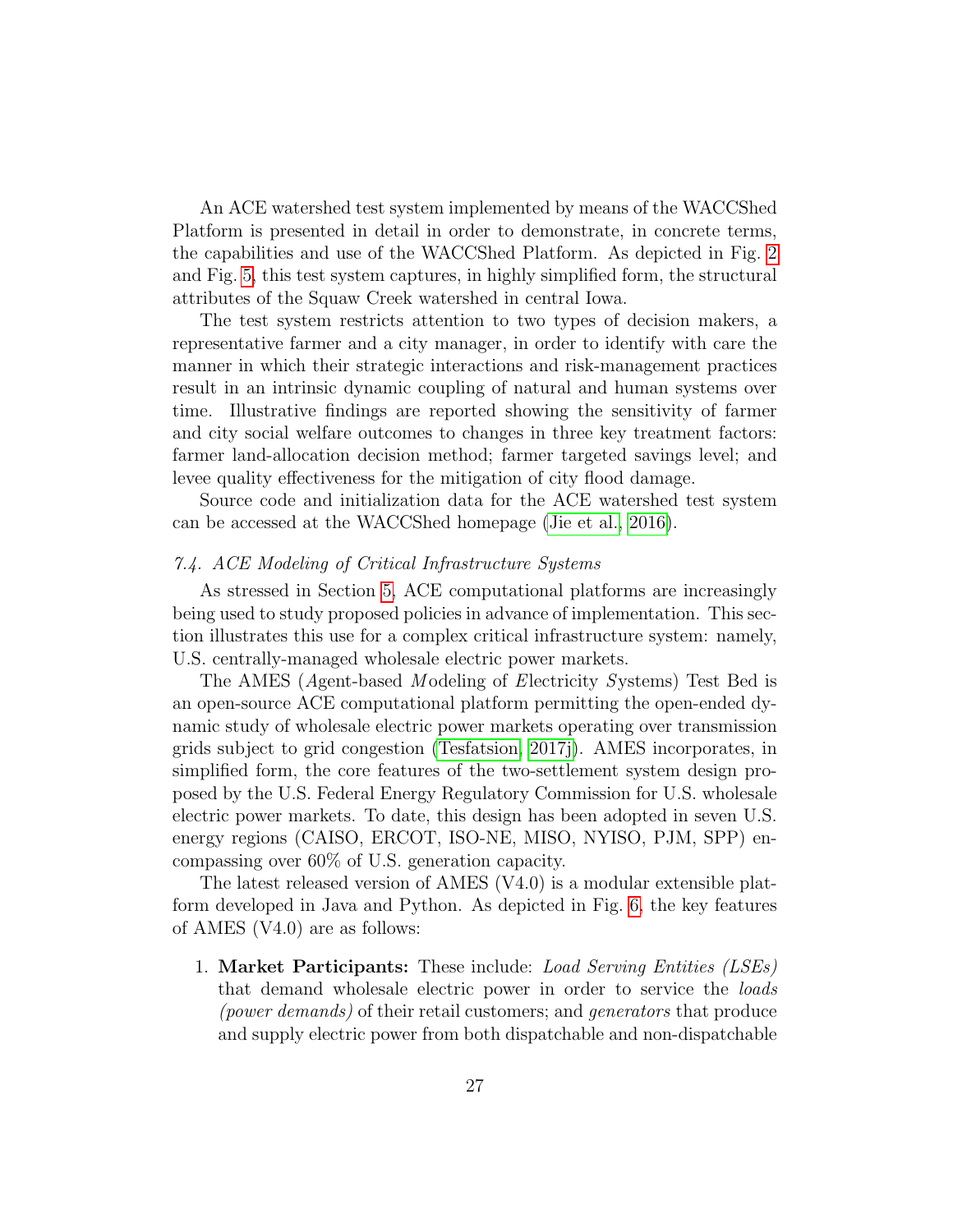

<span id="page-28-0"></span>Figure 6: An ACE computational platform permitting study of U.S. ISO-managed wholesale electric power markets. Source: [Tesfatsion](#page-38-9) [\(2017j\)](#page-38-9).

resources. Each participant is modeled as a private business entity whose goal is to secure the highest possible net earnings from its market activities over time. At the beginning of each simulation run, the user-specified methods of the LSEs and dispatchable generators include demand bid and supply offer functions, and they can also include learning algorithms permitting the endogenous updating of these functions over time.

- 2. Central Management: Grid and market operations are centrally managed by a non-profit *Independent System Operator (ISO)* whose goal is to maintain the reliable, efficient, and fair operation of the wholesale electric power system over time.
- 3. Two-Settlement System: On each successive day the ISO conducts a bid/offer-based Day-Ahead Market (DAM) to determine hourly resource commitments and dispatch levels for next-day operations as well as a Real-Time Market (RTM) to correct for any imbalances between day-ahead dispatch schedules and real-time power needs. Each market is separately settled by Locational Marginal Pricing (LMP), i.e., the pricing of power by the timing and location of its withdrawal from, or injection into, the transmission grid.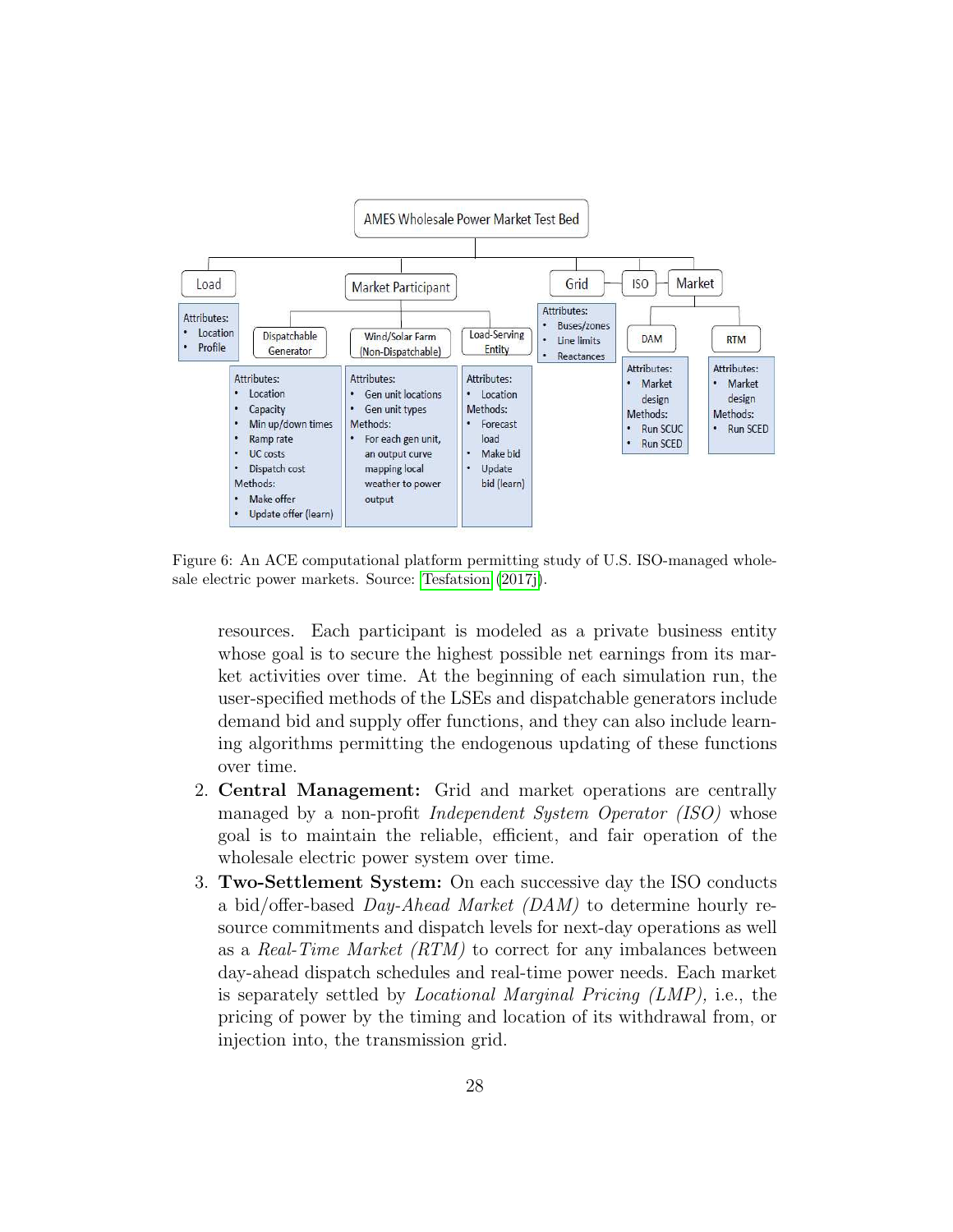4. AC Transmission Grid. The LSEs and generators are located at user-specified locations across a user-specified *alternating current*  $(AC)$ transmission grid. Grid congestion is managed via LMP.

The AMES Test Bed has been used to study a number of policy issues, including: stochastic versus deterministic market-clearing methods for day-ahead markets; effects of increasing wind power penetration and priceresponsive demands on the efficiency, reliability, and fairness of system operations; and the effects of locational marginal pricing on the amounts of net surplus extracted from market operations by LSEs, generators, and the ISO. Software downloads, manuals, tutorials, and publication links can be accessed at the AMES homepage [\(Tesfatsion, 2017j\)](#page-38-9).

AMES is a key component of an integrated transmission and distribution system platform currently under development. As discussed in Section [7.5,](#page-29-0) the purpose of this platform is to facilitate the study of new types of "transactive energy system" designs for electric power systems that are based more fully on economic transactions.

### <span id="page-29-0"></span>7.5. ACE Modeling Principles as Real-World Design Principles

As stressed by [Borrill and Tesfatsion](#page-34-3) [\(2011,](#page-34-3) Section 2.1), real-world systems whose architectures are designed in accordance with agent-based modeling principles can, in turn, be simulated by agent-based models that embody their basic architecture and constituent agent types. This duality provides unprecedented opportunities for deep empirical validation.

In recent years, agent-based modeling principles are increasingly being used to design "bottom up" Transactive Energy System (TES) architectures for electric power systems [\(GAC, 2015;](#page-35-8) [Tesfatsion, 2017k\)](#page-38-10). TES architectures are decentralized market-based mechanisms that permit electric power systems to operate more fully in accordance with core economic principles.

More precisely, a TES architecture is a set of economic and control mechanisms that permits the balancing of power supplies and demands across an entire electric power system, consistent with system reliability. The intent is to enhance value for all participants subject to physical and security constraints. A key characteristic of TES architectures is a stress on decentralization. Information technology is viewed as the nervous system that will permit management of an electric power system to be shared by a society of distributed resource owners, customers, and other stakeholders. The ultimate TES objective is to achieve "a loosely coupled set of controls with just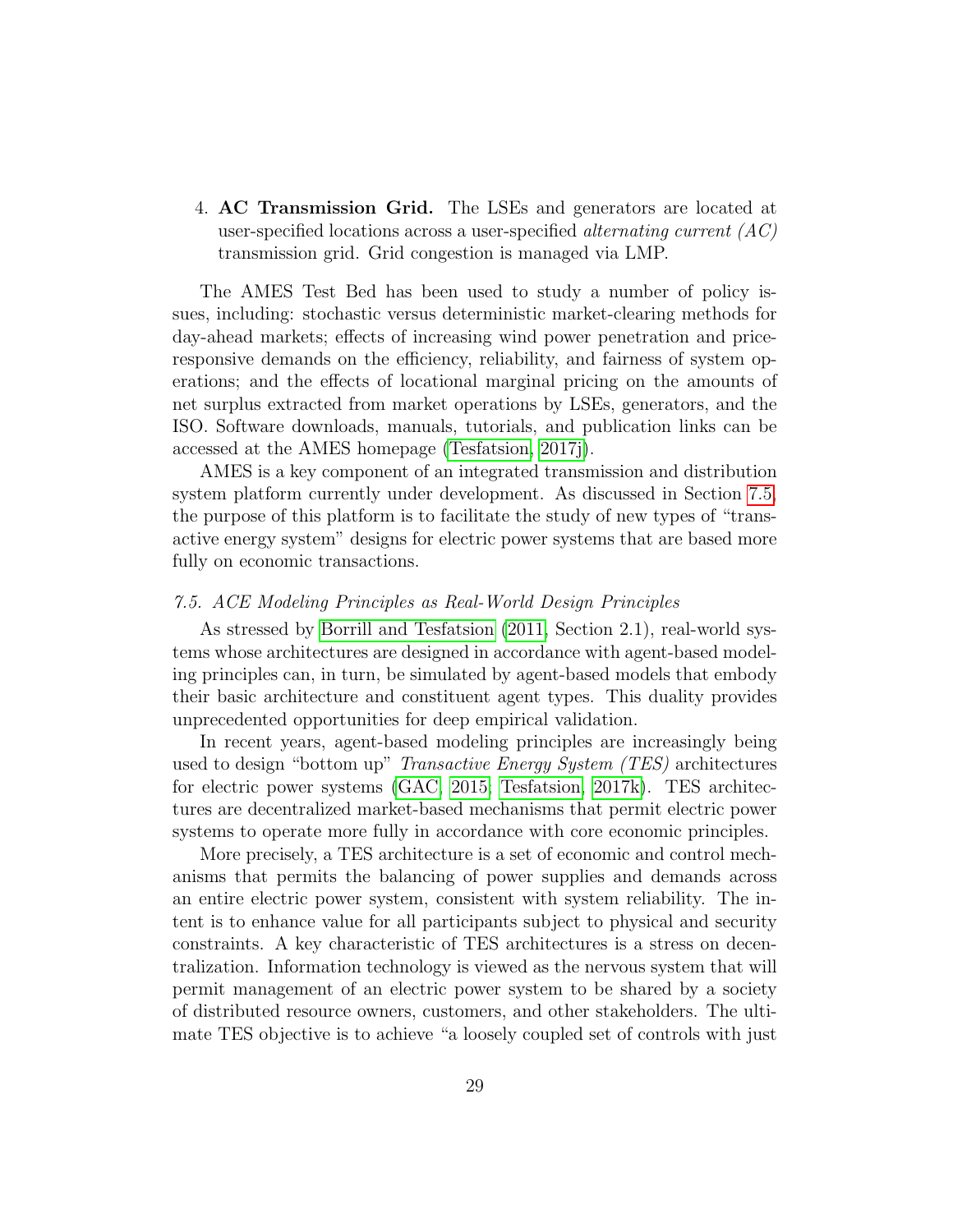enough information exchange to allow for stability and global optimization through local action" [\(GAC, 2015,](#page-35-8) p. 10).

For example, TES researchers such as [Kok](#page-36-9) [\(2013\)](#page-36-9) are investigating the possibility of introducing various forms of aggregators able to harness ancillary services from collections of distributed energy resources (DERs) owned by businesses and households connected to distribution grids. Examples of DERs include distributed generation (e.g., rooftop photovoltaic panels), battery storage systems, and household appliances with energy storage capabilities and flexible power needs that permit collections of these appliances to function as prosumers, i.e., as entities that can produce or consume power depending on local conditions.

Harnessing of services from DERs for real-time operations requires voluntary participation by DER owners, hence it requires the creation of value streams that can be used to compensate DER owners appropriately for provided DER services. In addition, it requires technological developments such as local device management by intelligent software agents to ensure DER response to real-time electronic signals in a timely and accurate manner.



<span id="page-30-0"></span>Figure 7: An ACE computational platform permitting the study of transactive energy system designs for U.S. electric power systems. Source: [Tesfatsion](#page-38-10) [\(2017k\)](#page-38-10)

Figure [7](#page-30-0) depicts an open-source ACE computational platform currently under development by research teams from Iowa State University and Pacific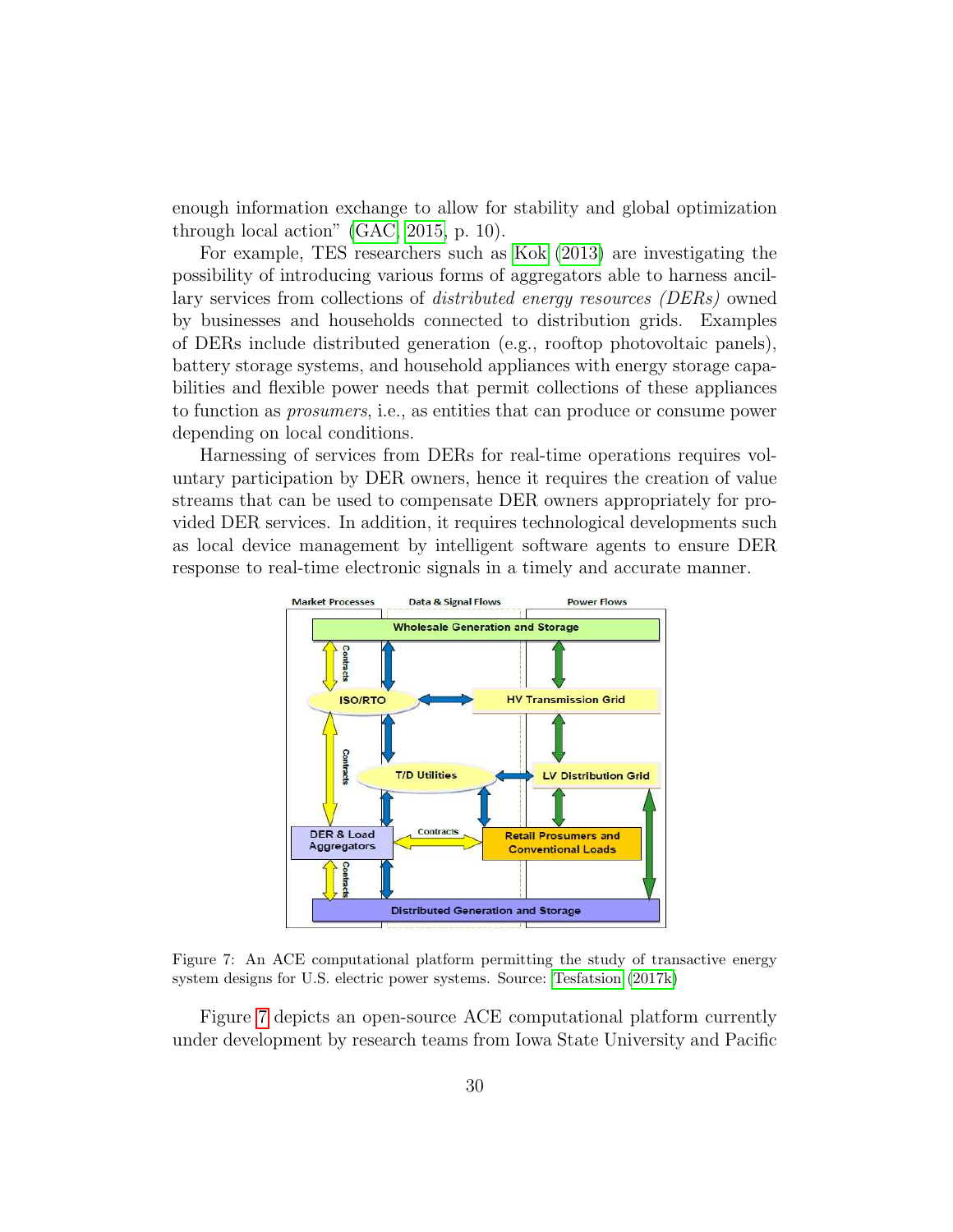Northwest National Laboratory. The purpose of this platform is to facilitate the performance study of integrated transmission and distribution  $(T/D)$ systems operating under TES designs.

Key aspects of this platform are as follows. An ISO-managed wholesale electric power market operating over a high-voltage (HV) transmission grid is tightly linked through DER/load aggregators to a distribution system operating over a lower-voltage (LV) distribution grid. The participants in the distribution system include DERs (distributed generation, storage, prosumers), locally managed by intelligent price-responsive software agents, as well as conventional (non-price-responsive) loads. An important characteristic of such a system is that data, signals, and power can flow up as well as down between the wholesale/transmission and retail/distribution sectors.

# <span id="page-31-0"></span>8. A Spectrum of Experiment-Based Models

As depicted in Fig. [8,](#page-31-1) it is now feasible to develop experiment-based models that permit subjects to range all the way from 100% real people to 100% computer agents. The key question is whether it is worthwhile.



<span id="page-31-1"></span>Figure 8: Spectrum of experiment-based models with subjects ranging from 100% human to 100% computer agents.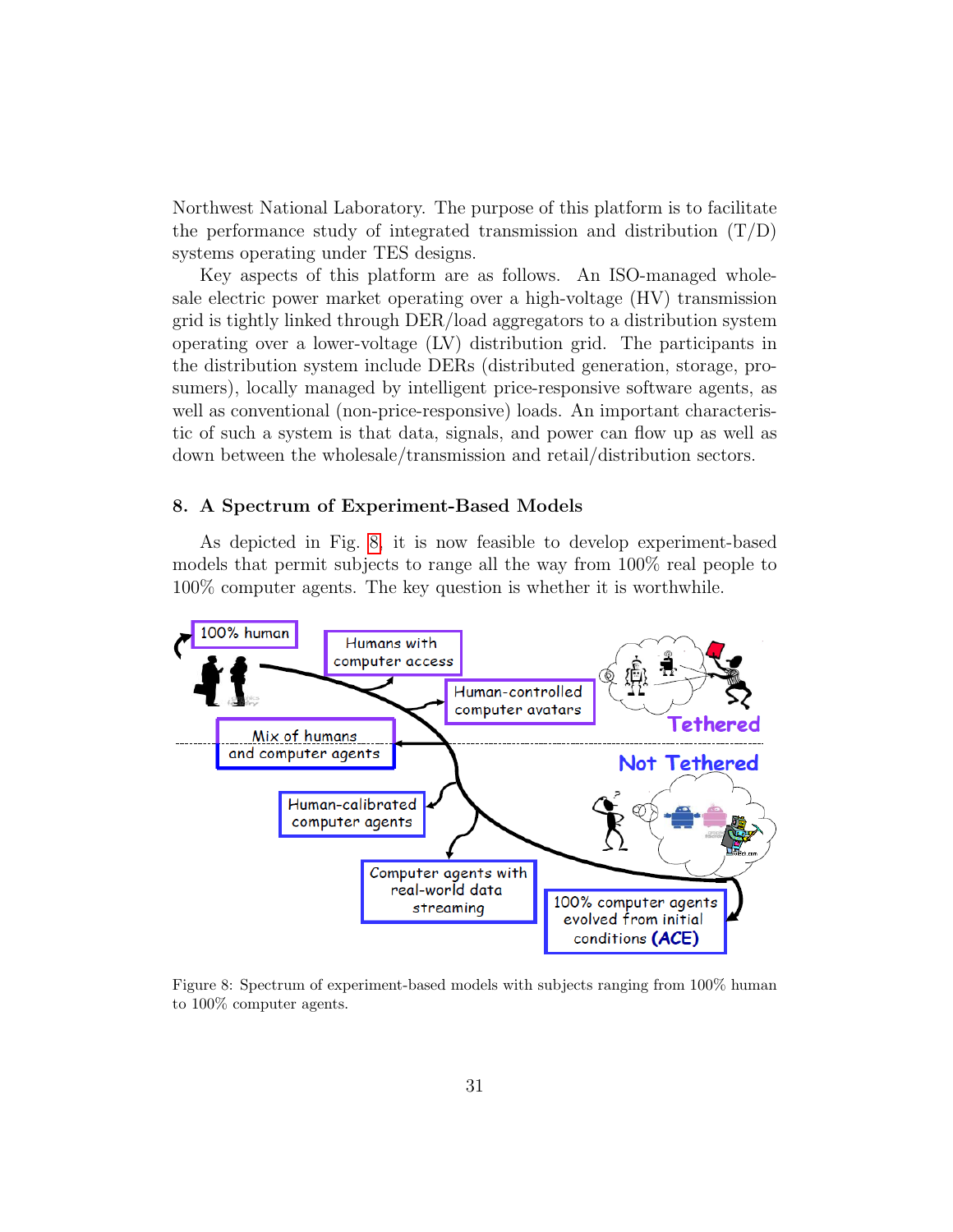The arguments in favor are many. Experiments based entirely on human subjects must typically be kept short, with relatively simple experimental settings, to avoid excessive subject compensation costs and subject misunderstanding of instructions. In contrast, experiments based solely on computer agents can generate simulated outcomes for complex problem environments over long time horizons at relatively low expense. Nevertheless, if human behaviors are misspecified, these simulated outcomes can be seriously misleading.

Mixed experiment-based models that combine human subjects and computer agents permit experimenters to postulate more realistic experimental settings for their human subjects by letting computer agents represent critical but complicated real-world aspects. They also permit the systematic study of human behaviors within controlled group settings, from small to large, by letting computer agents represent "others" in these groups. In addition, they provide a way for computer agents to be trained in situ to embody human decision-making behaviors before they are used to represent human decision-making behaviors in longer-run studies. Annotated links to economic research using mixed experiment-based models can be found at [\(Tesfatsion, 2017l\)](#page-38-11).

An interesting related topic is *serious gaming*, i.e., the development of game environments that are designed for teaching, training, and research purposes and not simply for entertainment. While by no means a new topic, serious gaming has attracted increased attention since 2002 due to both economic and technological factors [\(Djaouti et al., 2011\)](#page-34-10). Current serious game releases typically take the form of computerized games that involve mixed play among human and computer-implemented participants.

#### <span id="page-32-0"></span>9. Concluding Remarks

This study starts with the claim that real-world economic systems are locally-constructive sequential games. It then strives to demonstrate, through general analysis and concrete examples, that ACE modeling provides a practical useful way for economists to represent and study real-world economic systems as locally-constructive sequential games.

The ultimate goal of this study is the routine inclusion of ACE modeling within the toolkits of economists as a useful *complement* to current modeling approaches. Expansions of toolkits with new modeling tools providing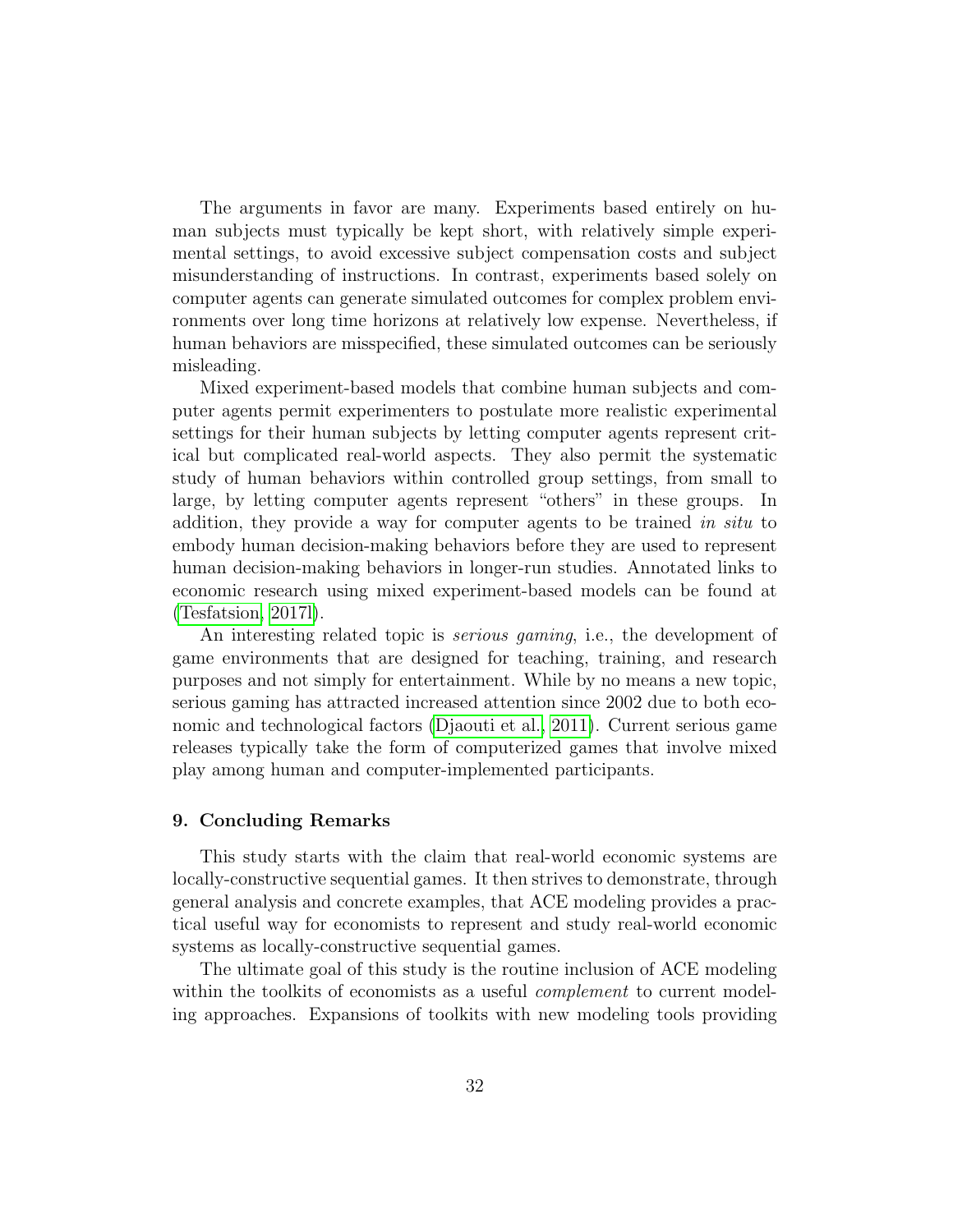additional research capabilities should be embraced, not fought, as Paretoimproving evolutions of economic methodology.

#### Acknowledgements

This work has been supported in part by grants from the Department of Energy (DOE/OE) and the Pacific Northwest National Laboratory (PNNL). The author gratefully acknowledges helpful comments received from the Editors, John Davis and Wade Hands, and from Bob Axelrod, Rick Bookstaber, Roger Farmer, Tatiana Filatova, Claudius Gräbner, Alan G. Isaac, Stu Kauffman, Junior Maih, John Sterman, Arthur Turrell, and Sander van der Hoog. The author also thanks Li An, Rob Axtell, Shu-Heng Chen, Paola D'Orazio, Josh Epstein, Volker Grimm, Katherine Peil, Hazhir Rahmandad, Steve Scott, and other participants in the Duke Forest Conference (Durham, NC, Nov. 11-13, 2016), the GMU International Congress on Agent Computing (Fairfax, VA, Nov. 29-30, 2016), the DARPA-sponsored Workshop on Social Behavioral Modeling and Simulation (RAND, Santa Monica, April 3- 4, 2017), and the NSF-sponsored Agent-Based Modeling 17 Symposium (San Diego, April 20-22, 2017) for lively informative presentations and discussions on related topics.

#### References

- <span id="page-33-3"></span>An, L. (2012). Modeling Human Decisions in Coupled Human and Natural Systems: Review of Agent-Based Models. Ecological Modelling 229(March), 25–36.
- <span id="page-33-1"></span>Arthur, W.B. (2015). Complexity and the Economy. Oxford University Press:Oxford, UK.
- <span id="page-33-2"></span>Arthur, W.B., Durlauf, S.N., Lane, D.A., Eds. (1997). The Economy as an Evolving Complex System II. Proceedings Vol. XXVII. Santa Fe Institute Studies in the Sciences of Complexity. Addison-Wesley:Reading, MA.
- <span id="page-33-0"></span>Axelrod, R., Tesfatsion, L. (2006). A Guide for Newcomers to Agent-Based Modeling in the Social Sciences. Appendix A in Tesfatsion, L., Judd, K.L., Eds. Handbook of Computational Economics 2: Agent-Based Computational Economics. Elsevier:Amsterdam, the Netherlands, 1647–1659.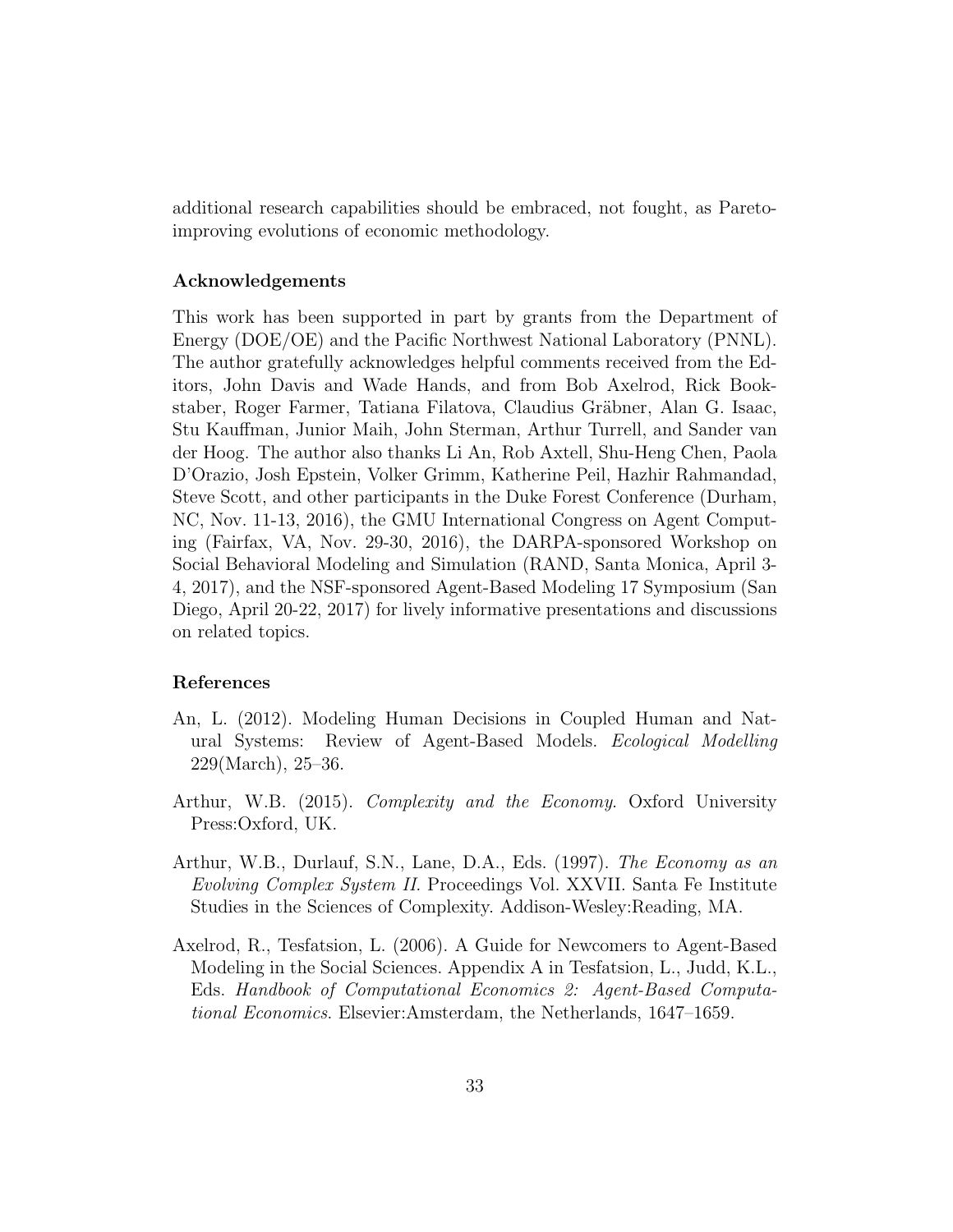- <span id="page-34-9"></span>Belew, R.K., Mitchell, M., Eds. (1996). Adaptive Individuals in Evolving Populations. Proceedings Vol. XXVI, Santa Fe Institute Studies in the Sciences of Complexity. Addison-Wesley:Reading, MA.
- <span id="page-34-3"></span>Borrill, P.L., Tesfatsion, L. (2011). Agent-Based Modeling: The Right Mathematics for the Social Sciences? Chapter 11 in Davis, J.B., Hands, D.W., Eds. The Elgar Companion to Recent Economic Methodology. Edward Elgar:Northhampton, MA, 228–258.
- <span id="page-34-4"></span>Chen, S.-H. (2016). Agent-Based Computational Economics. Routledge:New York, NY.
- <span id="page-34-7"></span>Collins, A., Petty, M., Vernon-Bido, D., Sherfey, S. (2015). A Call to Arms: Standards for Agent-Based Modeling and Simulation. Journal of Artificial Societies and Social Simulation 18(3) 12. http://jasss.soc.surrey.ac.uk/18/3/12.html
- <span id="page-34-0"></span>Davis, J. (2007). Economic Methodology Since Kuhn. Chapter 34 in Samuels, W.J., Biddle, J.E., Davis, J.B., Eds. A Companion to the History of Economic Thought. Wiley-Blackwell:New York, NY, 571–587.
- <span id="page-34-1"></span>Davis, J. (2016). The Sea Battle Tomorrow: The Identity of Reflexive Economic Agents. Presented at the Duke Forest Conference 2016, Durham, NC, USA, Nov 29-30.
- <span id="page-34-10"></span>Djaouti, D., Alvarez, J., Jessel, J.-P., Rampnoux, O. (2011). Origins of Serious Games. In Ma, M., Oikonomou, A., Jain, L.C., Eds. Serious Games and Edutainment Applications. Springer-Verlag:London, UK, 25–43.
- <span id="page-34-6"></span>DOE (2011). *DOE Technology Readiness Assessment Guide*. Office of Management, Department of Energy, DOE G 413.3-4A, September.
- <span id="page-34-5"></span>D'Orazio, P. (2017). Big data and complexity: Is macroeconomics heading towards a new paradigm?. Journal of Economic Methodology, to appear.
- <span id="page-34-2"></span>Eatwell, J., Milgate, M., Newman, P., Eds. (1989). Game Theory: The New Palgrave, The Macmillan Press Limited:New York.
- <span id="page-34-8"></span>Epstein, J.M., Axtell, R. (1996). Growing Artificial Societies: Social Science from the Bottom Up. The MIT Press:Cambridge, MA.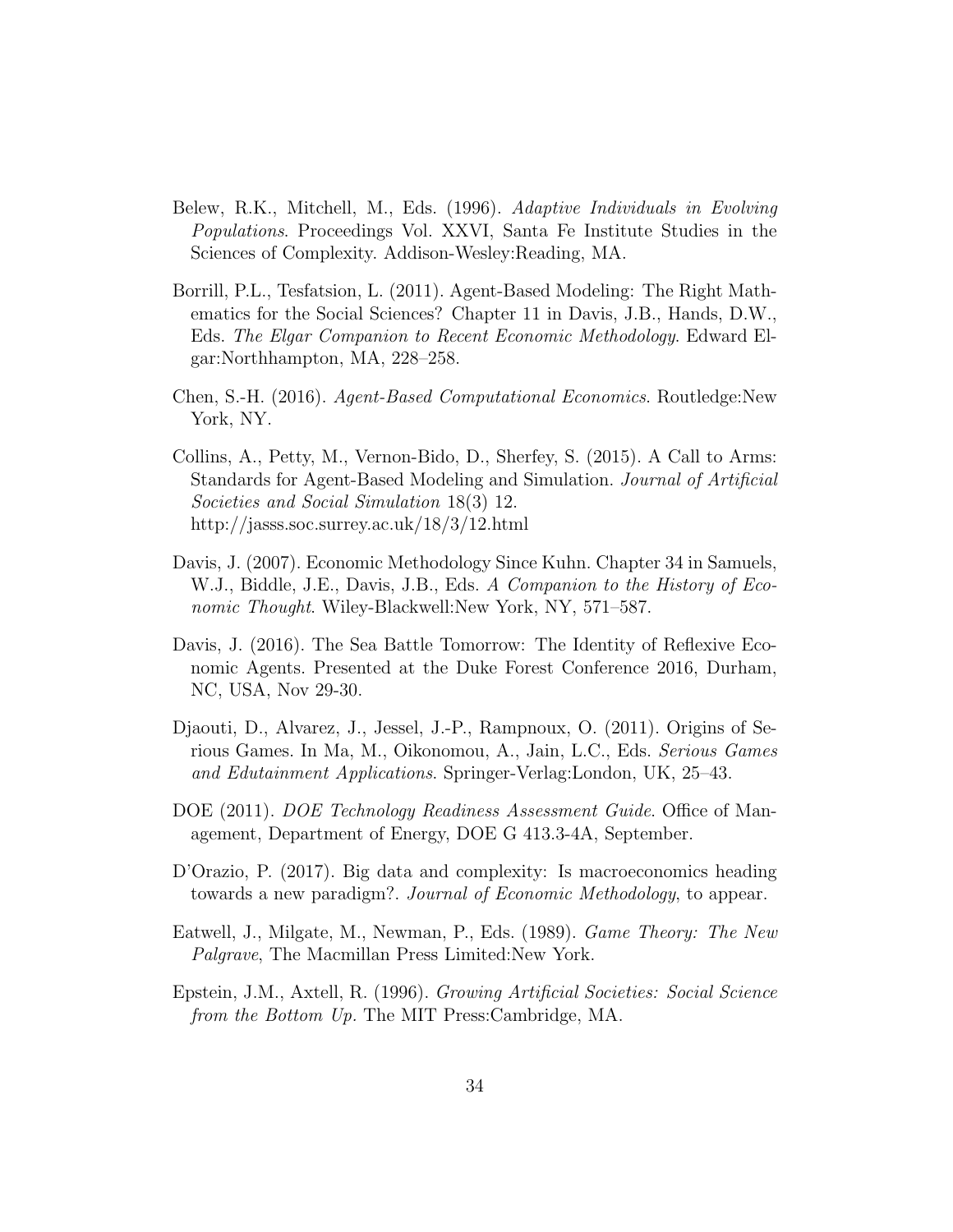- <span id="page-35-0"></span>Epstein, J.M. (2006). Generative Social Science: Studies in Agent-Based Computational Modeling. Princeton University Press:Princeton, NJ.
- <span id="page-35-7"></span>Evans, G.W., Honkapohja, S. (2013). Learning as a Rational Foundation for Macroeconomics and Finance. Chapter 2 in Frydman, R., Phelps, E., Eds. Rethinking Expectations: The Way Forward for Macroeconomics. Princeton University Press:Princeton, NJ, 68–111.
- <span id="page-35-1"></span>Gräbner, C., Kapeller, J. (2015). New Perspectives on Institutionalist Pattern Modeling: Systemism, Complexity, and Agent-Based Modeling. Journal of Economic Issues 49(2), 433-440.
- <span id="page-35-8"></span>GridWise Architecture Council (2015). GridWise Transactive Energy Framework, Version 1.0. Pacific Northwest National Laboratory, PNNL-22946 Ver1.0, January.
- <span id="page-35-4"></span>Grimm, V., Berger, U., Bastiansen, F., Eliassen, S., Ginot, V., Giske, J., Goss-Custard, J., Grand, T., Heinz, S., Huse, G., Huth, A., Jepsen, J.U., Jørgensen, C., Mooij, W.M., Müller, B., Peer, G., Piou, C., Railsback, S.F., Robbins, A.M., Robbins, M.M., Rossmanith, E., Rüger, N., Strand, E., Souissi, S., Stillman, R.A., Vabo, R., Visser, U., DeAngelis, D.L. (2006). A Standard Protocol for Describing Individual-Based and Agent-Based Models. Ecological Modelling 198, 115–126.
- <span id="page-35-5"></span>Grimm, V., Berger, U., DeAngelis, D.L., Polhill, J.G., Giske, J., Railsback, S.F. (2010). The ODD Protocol: A Review and First Update. Ecological Modelling 221, 2760–2768.
- <span id="page-35-3"></span>Harper, D., Lewis, P. (2012) New Perspectives on Emergence in Economics. Journal of Economic Behavior & Organization 82(2-3)(May), 329–337.
- <span id="page-35-6"></span>Hegselmann, R. (2017). Thomas C. Schelling and James M. Sakoda: The Intellectual, Technical, and Social History of a Model. Journal of Artificial Societies and Social Simulation 20(3) 15 (electronic). Doi: 10.18564/jasss.3511. Url: http://jasss.soc.surrey.ac.uk/20/3/15.html
- <span id="page-35-2"></span>IEEE (2010). IEEE Standard for Modeling and Simulation (M&S) High Level Architecture (HLA): Framework and Rules. https://standards.ieee.org/findstds/standard/1516-2010.html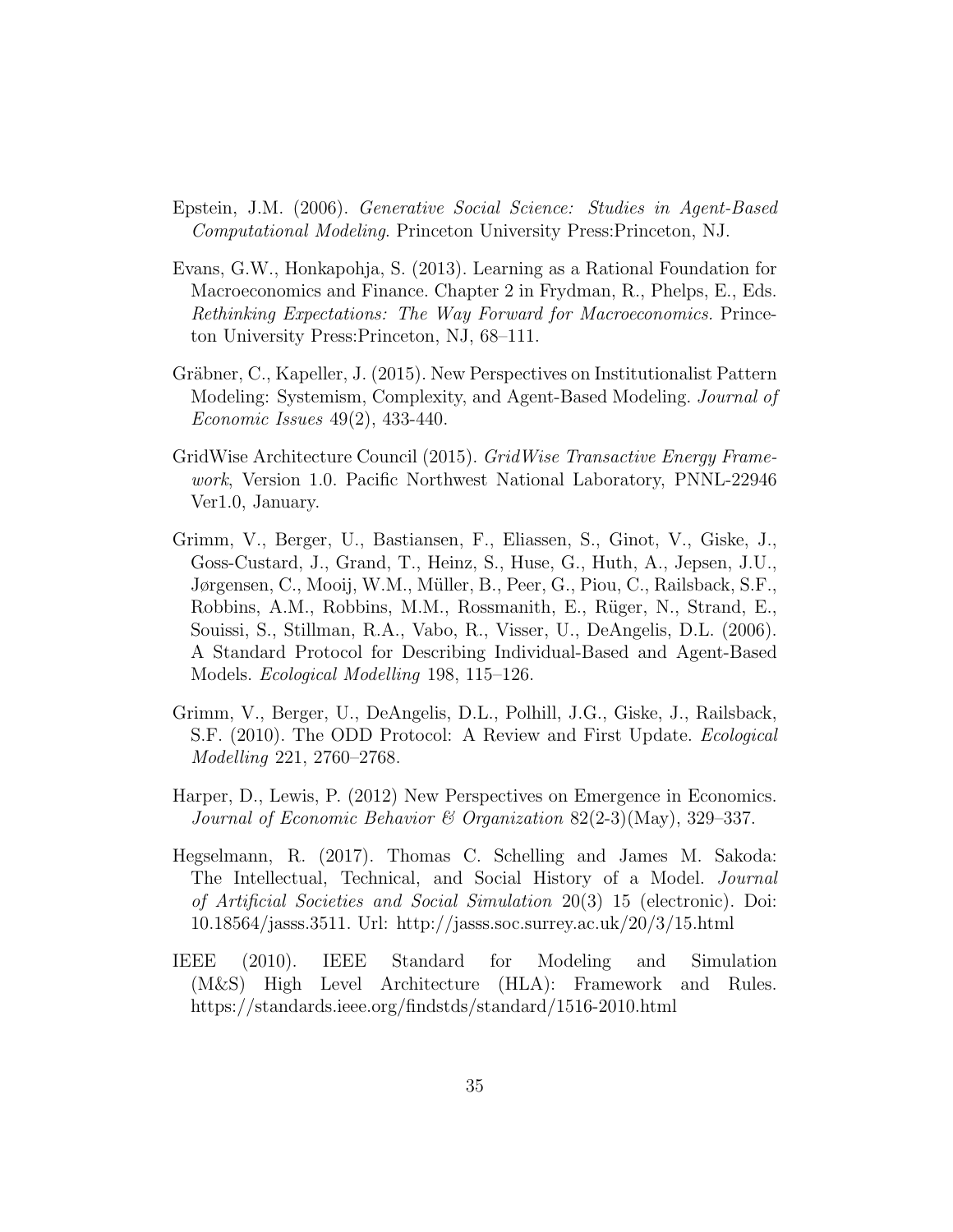- <span id="page-36-8"></span>Jie, Y., Cardoso, D., Tesfatsion, L., Rehmann, C.R., Gutowski, W.J. (2016). WACCShed: Code and Data Repository Site. Available at: https://bitbucket.org/waccproject/waccshedsoftwareplatform
- <span id="page-36-6"></span>Judd, K. (2006). Computationally Intensive Analyses in Economics. Chapter 17 in Tesfatsion, L., Judd, K., Eds. Handbook of Computational Economics 2: Agent-Based Computational Economics. Elsevier:Amsterdam, the Netherlands, 881–893.
- <span id="page-36-1"></span>Kirman, A. (2011). Complex Economics: Individual and Collective Rationality. Routledge:New York, NY.
- <span id="page-36-9"></span>Kok, K. (2013). The PowerMatcher: Smart Coordination for the Smart Electricity Grid, Thesis, Netherlands Organization for Applied Scientific Research (TNO):The Hague, Netherlands.
- <span id="page-36-5"></span>Koppl, R., Kauffman, S., Felin, T., Longo, G. (2015). Economics for a Creative World. Journal of Institutional Economics 11(1), March, 1–31.
- <span id="page-36-0"></span>LeBaron, B., Tesfatsion, L. (2008). Modeling Macroeconomies as Open-Ended Dynamic Systems of Interacting Agents. American Economic Review (Papers & Proceedings) 98(2), 246–250
- <span id="page-36-4"></span>Longo, G., Montévil, M., Kauffman, S. (2012). No Entailing Laws, but Enablement in the Evolution of the Biosphere. GECCO Proceedings, January. arXiv:1201.2069v1 [q-bio.OT]
- <span id="page-36-7"></span>Pissarides, C.A. (2000). Equilibrium Unemployment Theory. MIT Press:Cambridge, MA.
- <span id="page-36-2"></span>Rahmandad, H., Sterman, J. (2008). Heterogeneity and Network Structure in the Dynamics of Diffusion: Comparing Agent-Based and Differential Equation Models. Management Science 54(5), May, 998-1014.
- <span id="page-36-3"></span>Richiardi, M. (2013). The Missing Link: Agent-Based Models and Dynamic Microsimulation. Chapter 1 in Leitner, S., Wall, F., Eds. Artificial Economics and Self Organization: Agent-Based Approaches to Economics and Social Systems. Lecture Notes in Economics and Mathematical Systems, Vol. 669, Springer:Berlin, 3–15.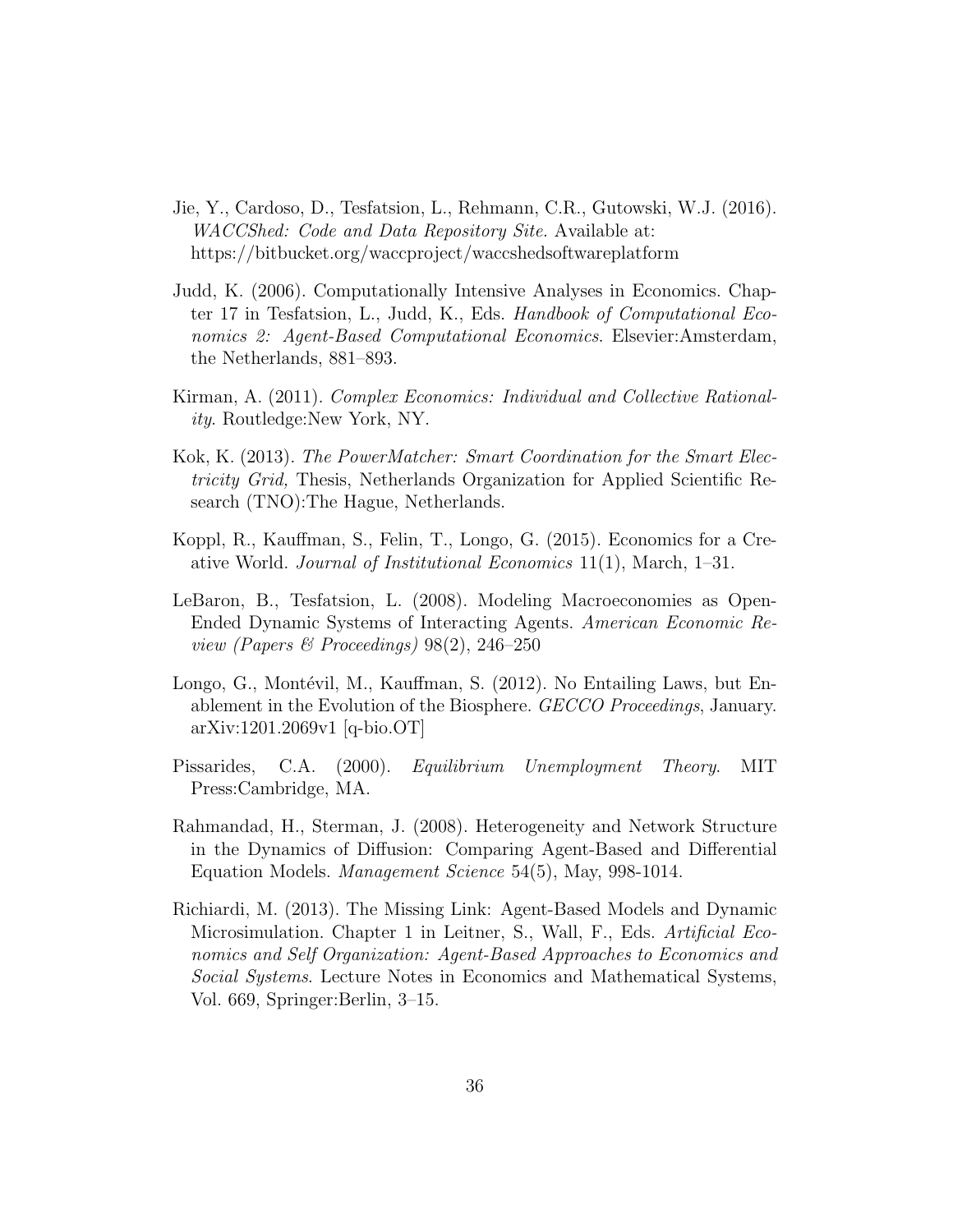- <span id="page-37-7"></span>Roth, A.E. (2008). Deferred Acceptance Algorithms: History, Theory, Practice, and Open Questions. *International Journal of Game Theory* 36(3), March, 537–569.
- <span id="page-37-9"></span>Roth, A.E., Erev, I. (1995). Learning in Extensive Form Games: Experimental Data and Simple Dynamic Models in the Intermediate Term. Games and Economic Behavior 8, 164–212.
- <span id="page-37-2"></span>Simon, H. (1962). The Architecture of Complexity. *Proceedings of the Amer*ican Philosophical Society 106(6)(December), 467–482.
- <span id="page-37-10"></span>Sinitskaya, E. (2015). Dynamic Macroeconomic Game: Code/Data Repository Site. https://github.com/wilfeli/DMGameBasic.
- <span id="page-37-8"></span>Sinitskaya, E., Tesfatsion, L. (2015). Macroeconomies as Constructively Rational Games. Journal of Economic Dynamics and Control 61(December), 152–182.
- <span id="page-37-6"></span>Tesfatsion, L. (2001). Structure, Behavior, and Market Power in an Evolutionary Labor Market with Adaptive Search. Journal of Economic Dynamics and Control 25(1), 419–457.
- <span id="page-37-1"></span>Tesfatsion, L. (2006). Agent-Based Computational Economics: A Constructive Approach to Economic Theory. Chapter 16 in Tesfatsion, L., Judd, K.L., Eds. Handbook of Computational Economics 2: Agent-Based Computational Economics, Elsevier:Amsterdam, the Netherlands, 831–880.
- <span id="page-37-3"></span>Tesfatsion, L. (2016). Elements of Dynamic Economic Modeling: Presentation and Analysis. *Eastern Economic Journal* 43(2), 192–216. doi:10.1057/eej.2016.2.
- <span id="page-37-0"></span>Tesfatsion, L. (2017a). Agent-Based Computational Economics: Growing Economies from the Bottom Up. http://www2.econ.iastate.edu/tesfatsi/ace.htm
- <span id="page-37-4"></span>Tesfatsion, L. (2017b). Introductory Notes on Rational Expectations. Econ 502 Lecture Notes, Iowa State University. http://www2.econ.iastate.edu/tesfatsi/reintro.pdf
- <span id="page-37-5"></span>Tesfatsion, L. (2017c). ACE Research Area: Learning and the Embodied Mind. http://www2.econ.iastate.edu/tesfatsi/aemind.htm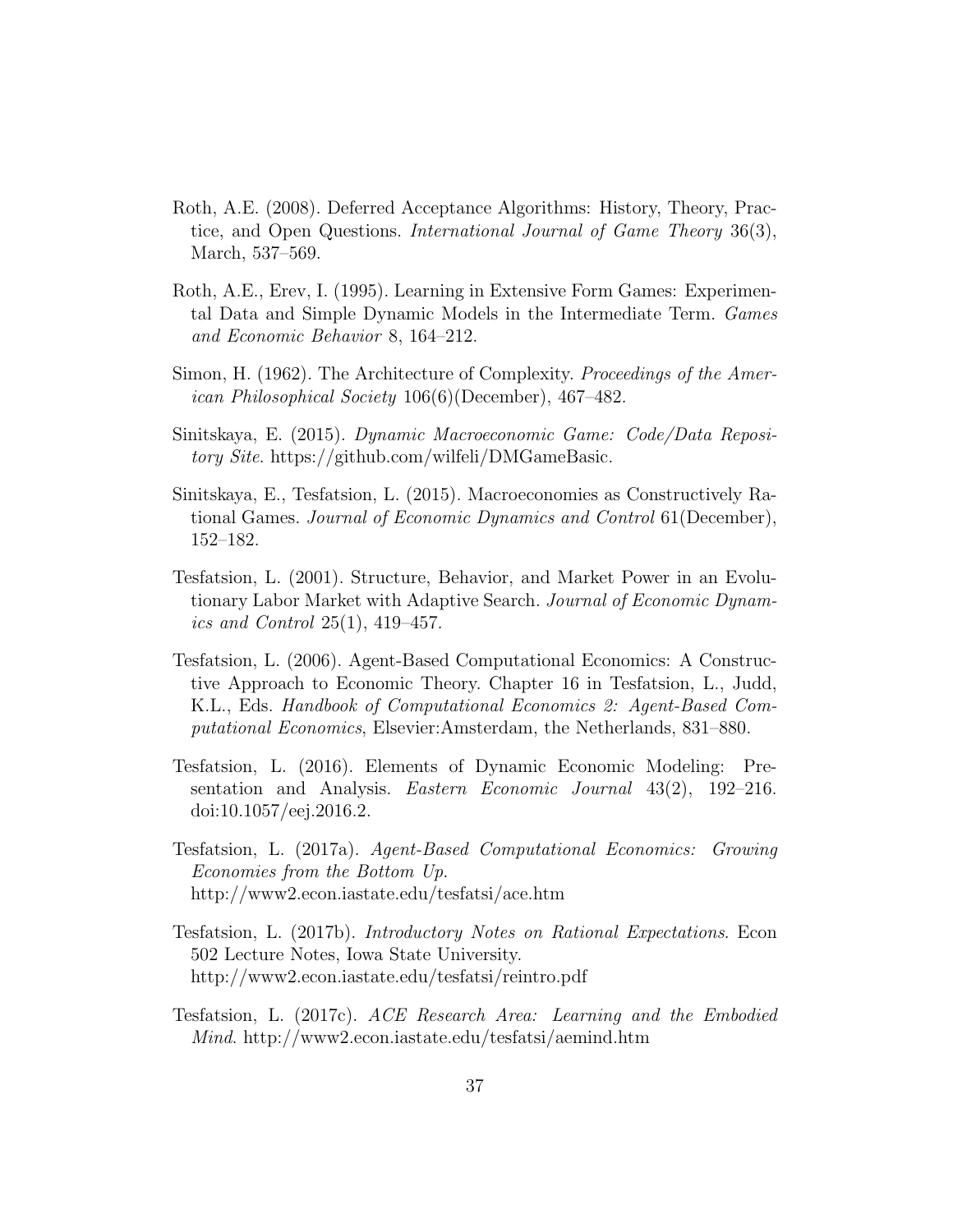- <span id="page-38-3"></span>Tesfatsion, L. (2017d). Empirical Validation and Verification of Agent-Based Models. http://www2.econ.iastate.edu/tesfatsi/empvalid.htm
- <span id="page-38-4"></span>Tesfatsion, L. (2017e). Presentation and Evaluation Guidelines for Agent-Based Models. http://www2.econ.iastate.edu/tesfatsi/amodguide.htm
- <span id="page-38-5"></span>Tesfatsion, L. (2017f). The Trade Network Game Laboratory: Homepage. http://www2.econ.iastate.edu/tesfatsi/TNGHome.htm
- <span id="page-38-6"></span>Tesfatsion, L. (2017g). ACE Research Area: Agent-Based Labor Economics. http://www2.econ.iastate.edu/tesfatsi/alabor.htm
- <span id="page-38-7"></span>Tesfatsion, L. (2017h). ACE Research Area: Agent-Based Macroeconomics. http://www2.econ.iastate.edu/tesfatsi/amulmark.htm
- <span id="page-38-8"></span>Tesfatsion, L. (2017i). ACE Research Area: Coupled Natural and Human Systems. http://www2.econ.iastate.edu/tesfatsi/aagric.htm
- <span id="page-38-9"></span>Tesfatsion, L. (2017j). AMES Wholesale Power Market Test Bed: Homepage. http://www2.econ.iastate.edu/tesfatsi/AMESMarketHome.htm
- <span id="page-38-10"></span>Tesfatsion, L. (2017k). Electric Power Markets in Transition: Agent-Based Modeling Tools for Transactive Energy Support. In Hommes, C., LeBaron, B., Eds. Handbook of Computational Economics 4: Heterogeneous Agent Models. Elsevier:Amsterdam, the Netherlands, to appear.
- <span id="page-38-11"></span>Tesfatsion, L. (2017l). ACE Research Area: Mixed Experiments with Real and Computational Agents. http://www2.econ.iastate.edu/tesfatsi/aexper.htm
- <span id="page-38-0"></span>Tesfatsion, L., Rehmann, C.R., Garcia, D.S., Jie, Y., Gutowski, W.J. (2017). An Agent-Based Platform for the Study of Watersheds as Coupled Natural and Human Systems. Environmental Modelling & Software 89 (March), 40–60.
- <span id="page-38-2"></span>Tukey, J.W. (1962). The Future of Data Analysis. The Annals of Mathematical Statistics  $33(1)$ ,  $1-67$ .
- <span id="page-38-1"></span>Unger, R.M., Smolin, L. (2014). The Singular Universe and the Reality of Time: A Proposal in Natural Philosophy. Cambridge University Press: Cambridge, UK.